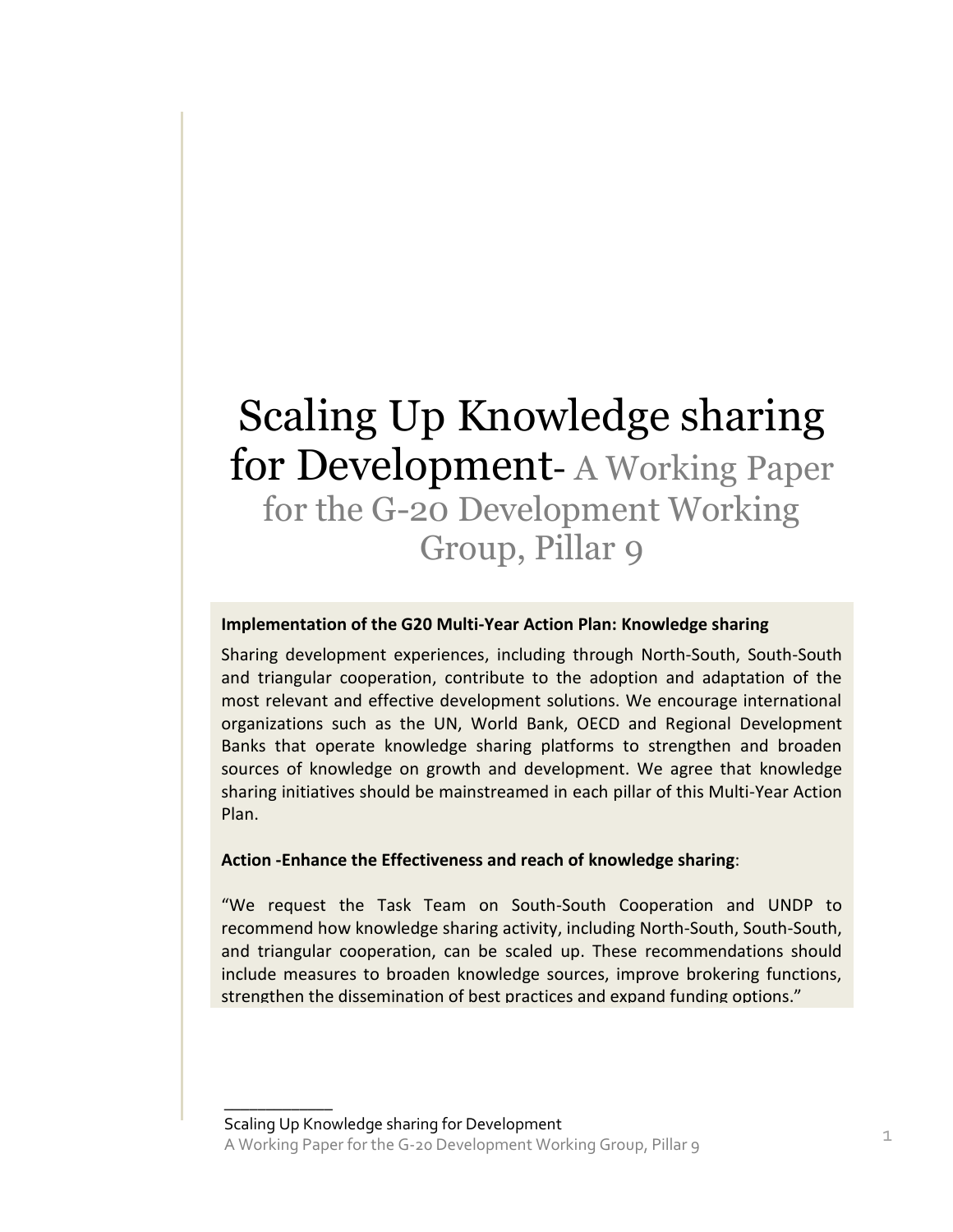### Disclaimer

This paper is based on "knowledge sharing" concepts used by International Organizations (UNDP, OECD, and World Bank) and other institutions, including the Task Team on South-South Cooperation. It relies on analysis conducted globally by the mentioned international organizations, as well as on case stories and studies from across all regions collected over the past two years by the Task team on South-South Cooperation<sup>1</sup>. Acknowledging that there are other sources of information residing in other countries, bilateral donor agencies, institutions and other international organizations that were not used in the preparation of this paper, due to its scope and time constraints, the authors would like to refer the reader to view the wider evidence and case stories available at the below mentioned websites<sup>2</sup>.

 $\overline{\phantom{a}}$ 

<sup>1</sup> Launched in September 2009, the Task Team on South-South Cooperation (TT-SSC), is a Southern-led platform hosted at the OECD-DAC Working Party on Aid Effectiveness [\(www.southsouth.info\)](http://www.soutsouth.info/)

<sup>&</sup>lt;sup>2</sup> [www.southsouth.info;](http://www.southsouth.info/) [www.oecd.org;](http://www.oecd.org/) [www.undp.org;](http://www.undp.org/) [www.worldbank.org/wbi](http://www.worldbank.org/wbi)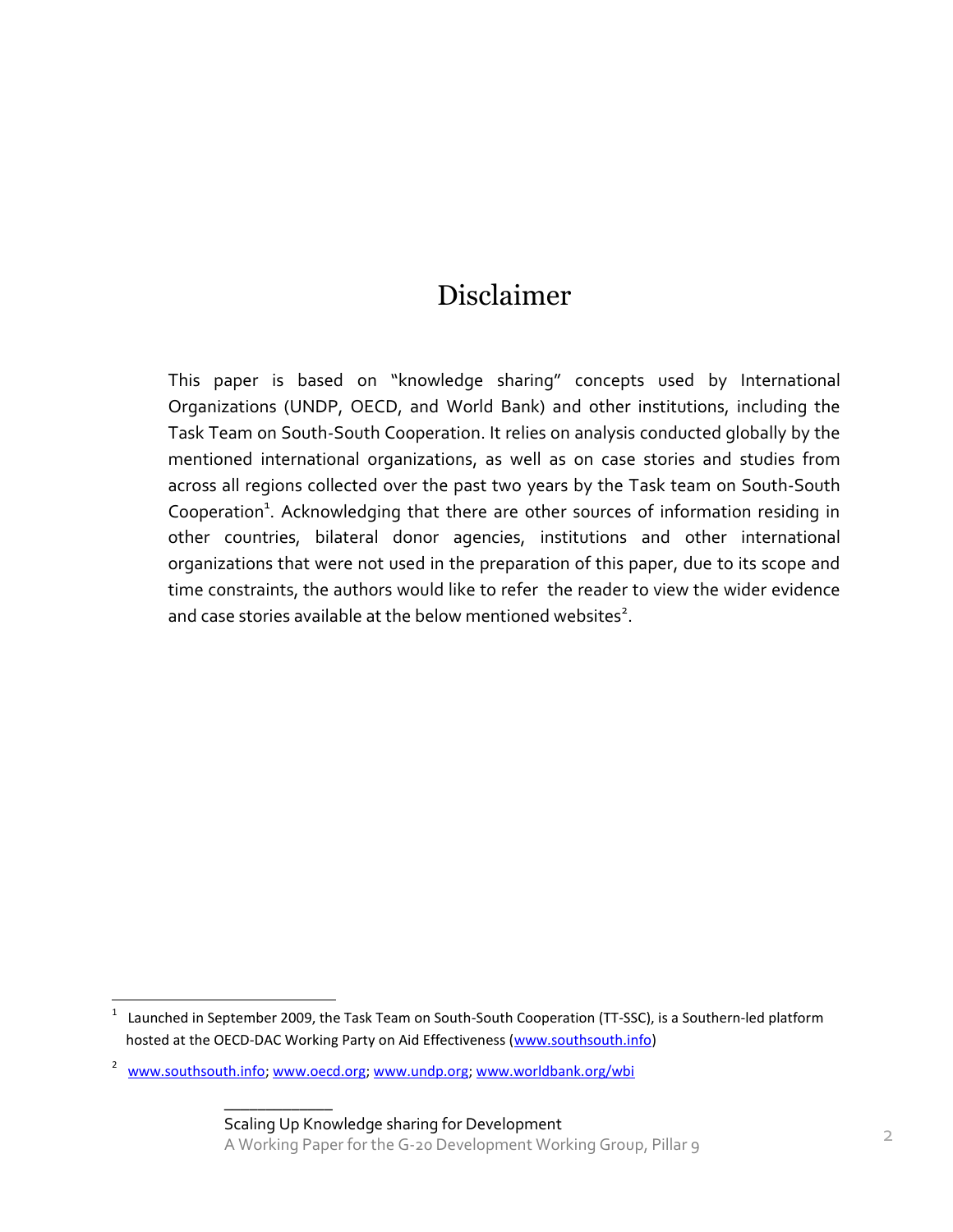## Introduction

- 1.The objective of this working paper is to recommend, at the request of the G-20, how Knowledge sharing (KS), through North-South, South-South, and triangular cooperation, can be scaled up in support of growth and development processes. The paper has been developed by a working group, consisting of representatives of the Task Team on South-South Cooperation and UNDP (the two mandated partners) as well as OECD and World Bank Institute. The working group collaborates closely with the Steering Committee for Pillar 9, which, besides the Working Group members, also includes Korea and Mexico as co-facilitators for Pillar 9, France as this year's G-20 Chair, and Colombia and Indonesia as co-chairs of the Task Team on South-South Cooperation<sup>3</sup>.
- 2. The paper is organized into four sections:
- I. A description of how knowledge sharing is increasingly viewed as a complementary third leg to financial and technical cooperation in the changing global development landscape;
- **II.** A set of emerging, evidence-based lessons for knowledge sharing as a development tool;
- **III.** Proposed recommendations from the G-20 to scale up knowledge sharing;
- **IV.** Next steps on the short and medium term.

 $\overline{\phantom{a}}$  , where  $\overline{\phantom{a}}$ 

ŀ

3. *Annex 1* is a glossary of terms related to knowledge sharing. Annex 2 is an illustrative evidence base drawing on the case studies that the Task Team on South-South Cooperation has been collecting in collaboration with the academia from the South. *Annex 3* is the G-20 document spelling out details on the Pillar 9 of the Multi-Year Action Plan on knowledge sharing.

 $3$  More information on Pillar 9 of the G-20 Multi-Year Action Plan on knowledge sharing can be found in Annex 2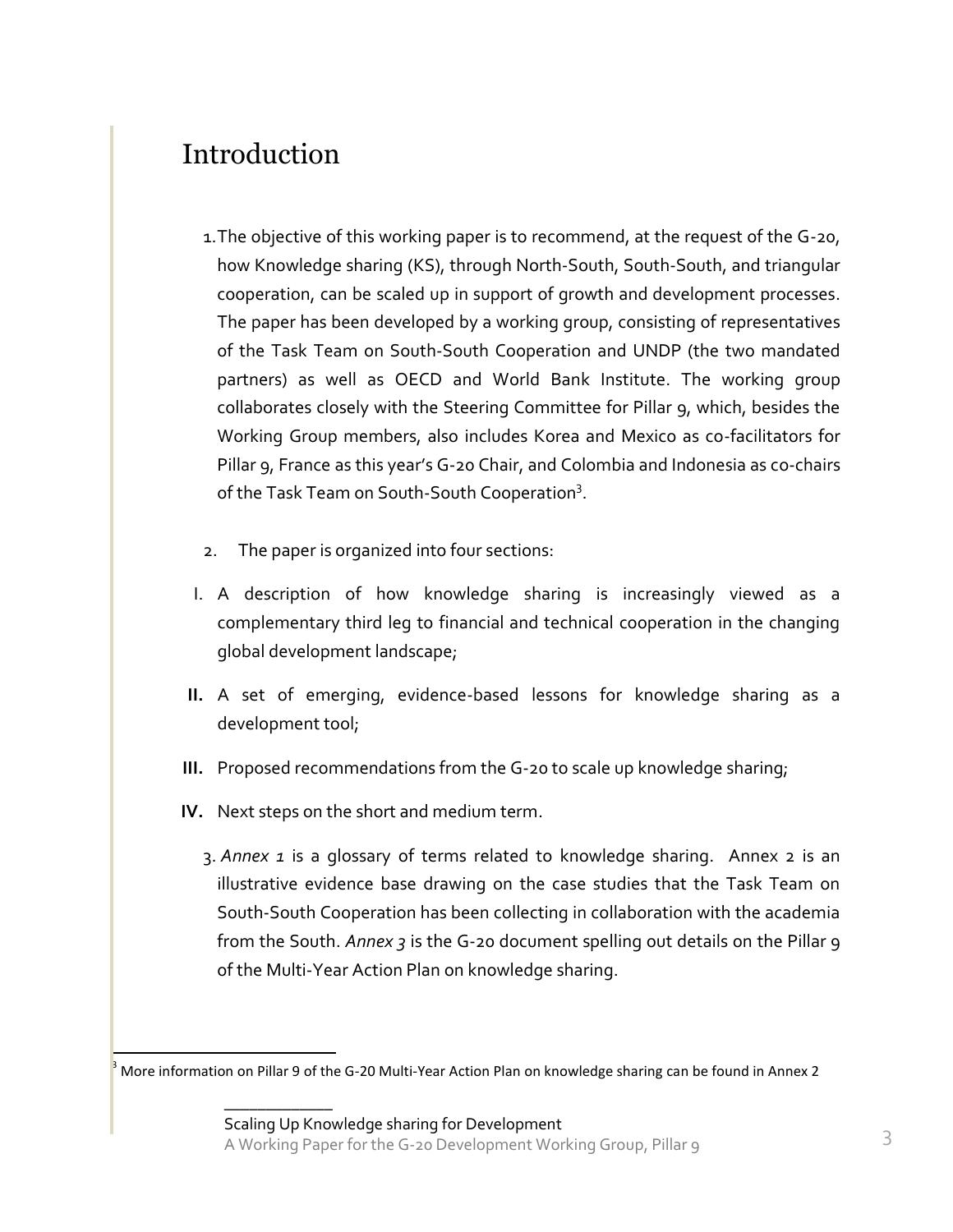- I. The Changing Global Development Landscape - Knowledge sharing as a Distinct Development Tool
- 1. The global development landscape is changing rapidly. New sources of growth have emerged, with corresponding capacity for savings and investment, and international assistance. As a result, the options for development cooperation are expanding, now that an increasingly diverse group of actors is engaged in supporting growth and development globally.
- 2. There is a growing recognition that, in a world of multi-polar growth, there is no "one size-fits-all" model of development or development cooperation. Traditional development assistance provided through North-South cooperation mainly finance coupled with technical cooperation - has led to development outcomes benefitting millions of people in the developing world, but also revealed the ways in which to address technical cooperation shortcomings particularly through embedding demand-driven capacity development in national processes, including through development knowledge sharing.
- 3. South-South Co-operation has also been increasingly an important source of bilateral technical cooperation and development knowledge transfer, in many cases also accompanied by a significant transfer of financial resources. Fifty years of North-South and South-South development co-operation have led to increased interest in identifying how in development cooperation can lead to greatest impact.
- 4. New forms of cooperation such as triangular cooperation, engaging both development assistance providers from the North and the South in support of developing countries, are emerging as significant opportunities to promote both learning on development experiences and to maximize resources, capacities and knowledge.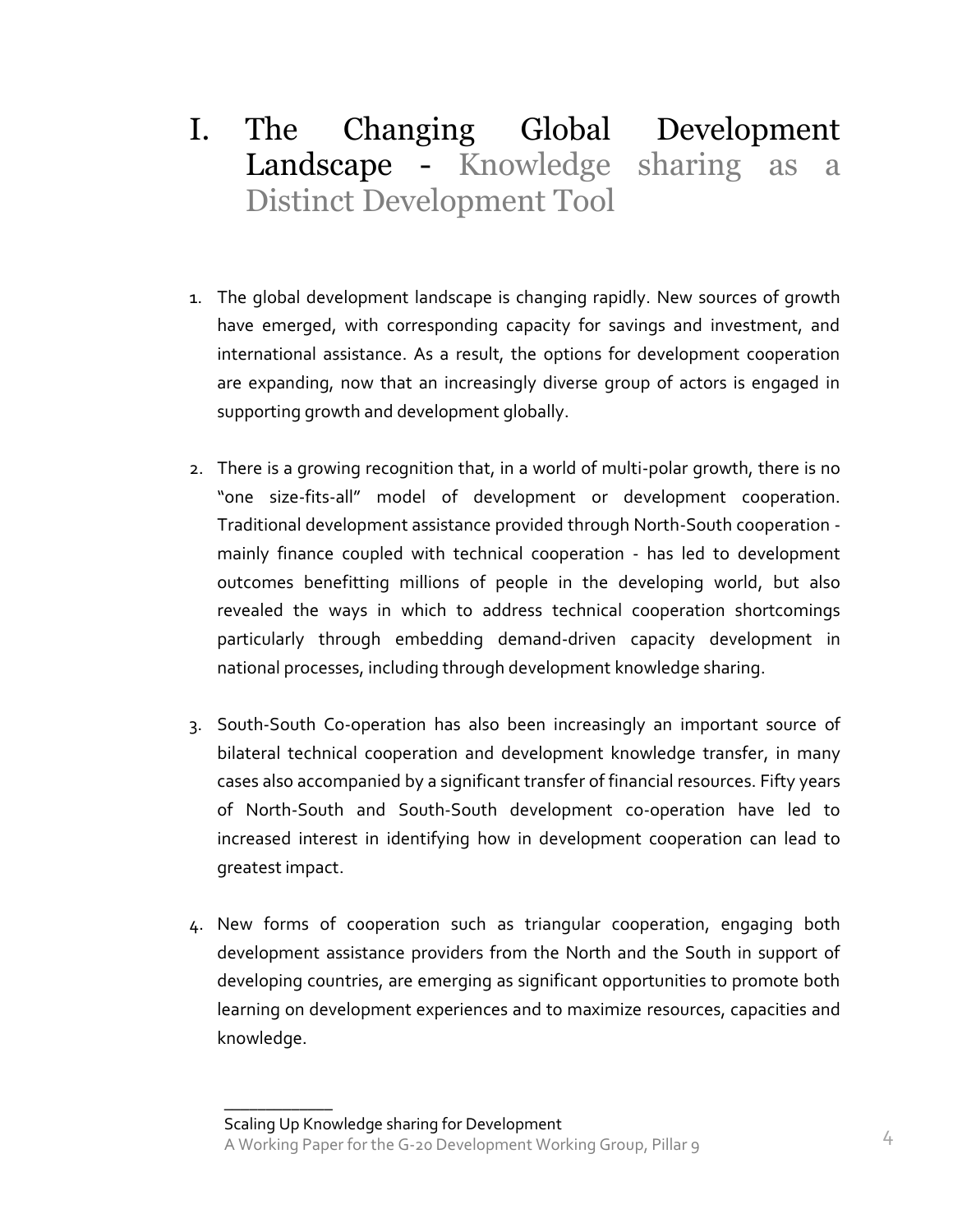- 5. The new sources of growth in the world economy are generating new sources of knowledge and development experience. There is growing recognition that the knowledge on what works and does not work to generate growth and sustainable development can be found increasingly in developing economies. As a result, flows of knowledge are becoming more and more multi-directional, including South-South, North-South, and South-North.
- 6. These flows are also a reflection of the growing interest among many middleincome and some low-income countries to share their accumulated development experiences. While North-South knowledge sharing has been the norm, the growth of South-South sharing of knowledge has exponentially grown, or come to the surface, particularly over the past several years. Section 2 provides some key concepts, mechanisms used, and lessons learned based on a sampling of bilateral and multilateral South-South exchanges.
- 7. This increasingly diverse supply of development experiences is met by a growing demand for knowledge sharing. More specifically, this demand is expressed by development practitioners and policy makers in developed and developing countries who want to explore new ideas and approaches, learn from each other, including through sharing their own experiences, and build horizontal partnerships based on equity, trust, mutual benefit and long-term relationships. The new possibilities for collaboration, made possible through the continuous expansion of information and communications technologies (ICTs) and, a new generation of rich, interactive technologies, are feeding this demand for practitioners and policy makers to be connected to each other directly.
- 8. It is important to understand that the demand of development practitioners for knowledge sharing is not only a demand to be connected to codified or academic information. It is to be connected to each other's practical experiences of the how-to of development and policy reform as peers. Both the peer-to-peer practitioner dimension of the relationship and the practical, how-to dimension of knowledge are essential characteristics of knowledge sharing and learning.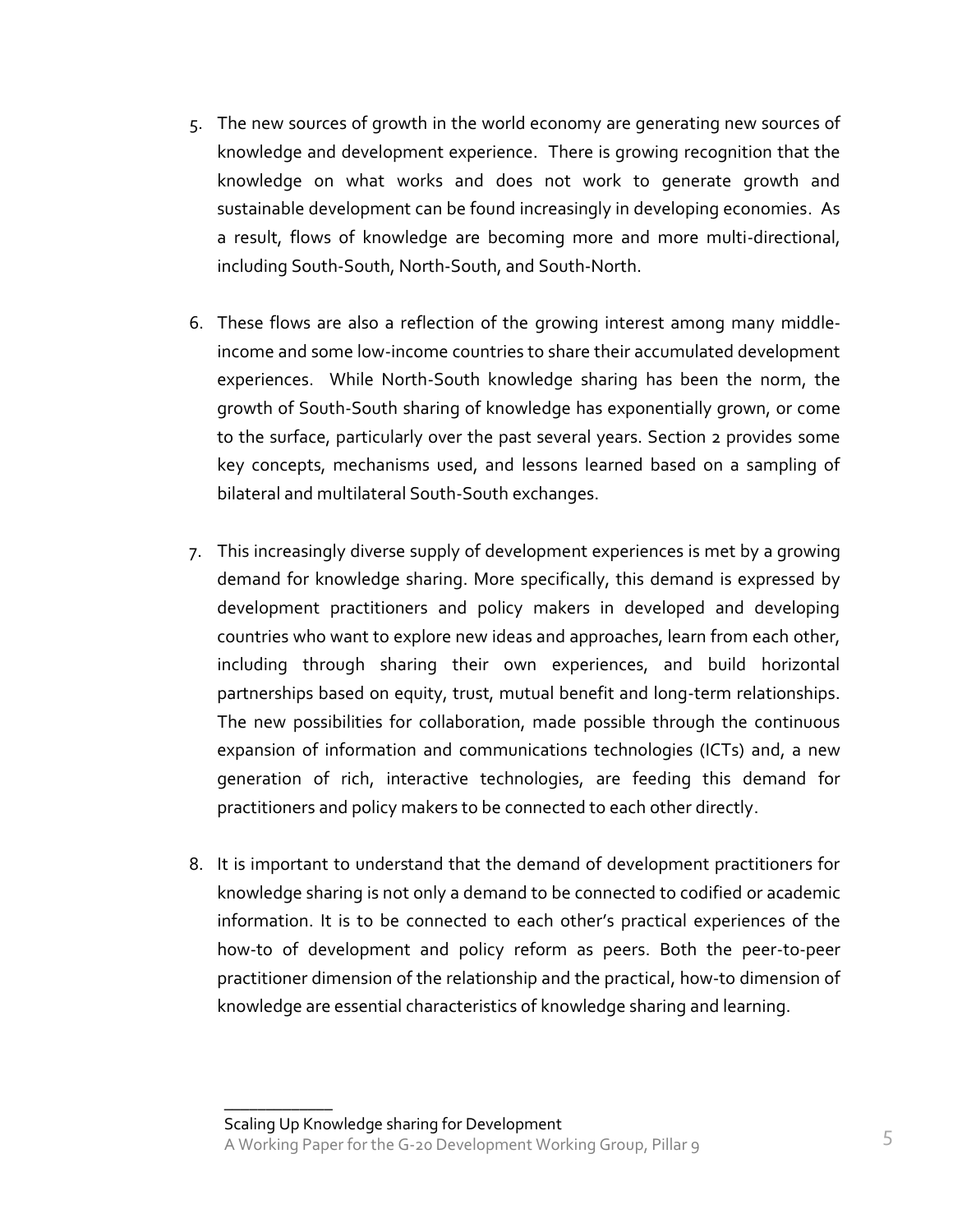- 9. One way to characterize knowledge sharing experiences and modalities is by looking at the actors involved. *Unilateral* knowledge sharing takes place when the knowledge seekers explore the existing universe of relevant knowledge, usually codified in physical or virtual libraries and information repositories/databases. *Multilateral* knowledge sharing takes place when several knowledge seekers engage in a mutual, peer-to-peer exercise, exchanging their experiences and practices. *Bilateral* knowledge sharing takes place when the knowledge seekers engage in a bilateral exchange to share their respective experiences. While multilateral knowledge sharing is often facilitated by international organizations, bilateral knowledge sharing often involves government-to-government co-operation programmes. This paper focuses on bilateral and multilateral knowledge sharing.
- 10. As practitioners engage in direct exchanges with peers who are or have been struggling with similar concrete development challenges, they find the inspiration to enrich the analysis and understanding of their own circumstances, opportunities, and constraints. This is especially the case when perspectives of different stakeholders are reflected in the exchanges. This helps to strengthen their capacity to interpret the experiences and learning from their peers, in the context of their own local circumstances, and to draw and adapt those lessons that are relevant for them.
- 11. Knowledge sharing that involves a broad spectrum of national stakeholders serves as a critical tool for strengthening the bases for endogenous capacity development. It provides space for a mutually beneficial learning process that strengthens the individual and collective capacity of practitioners/experts and policy makers to lead and take charge of their own development process. Moreover, there is emerging evidence that this peer-to-peer learning process through knowledge sharing, not only strengthens local ownership and leadership, but improves and nurtures the enabling environment for designing and implementing difficult development policy reforms. This in turn helps build more effective governments.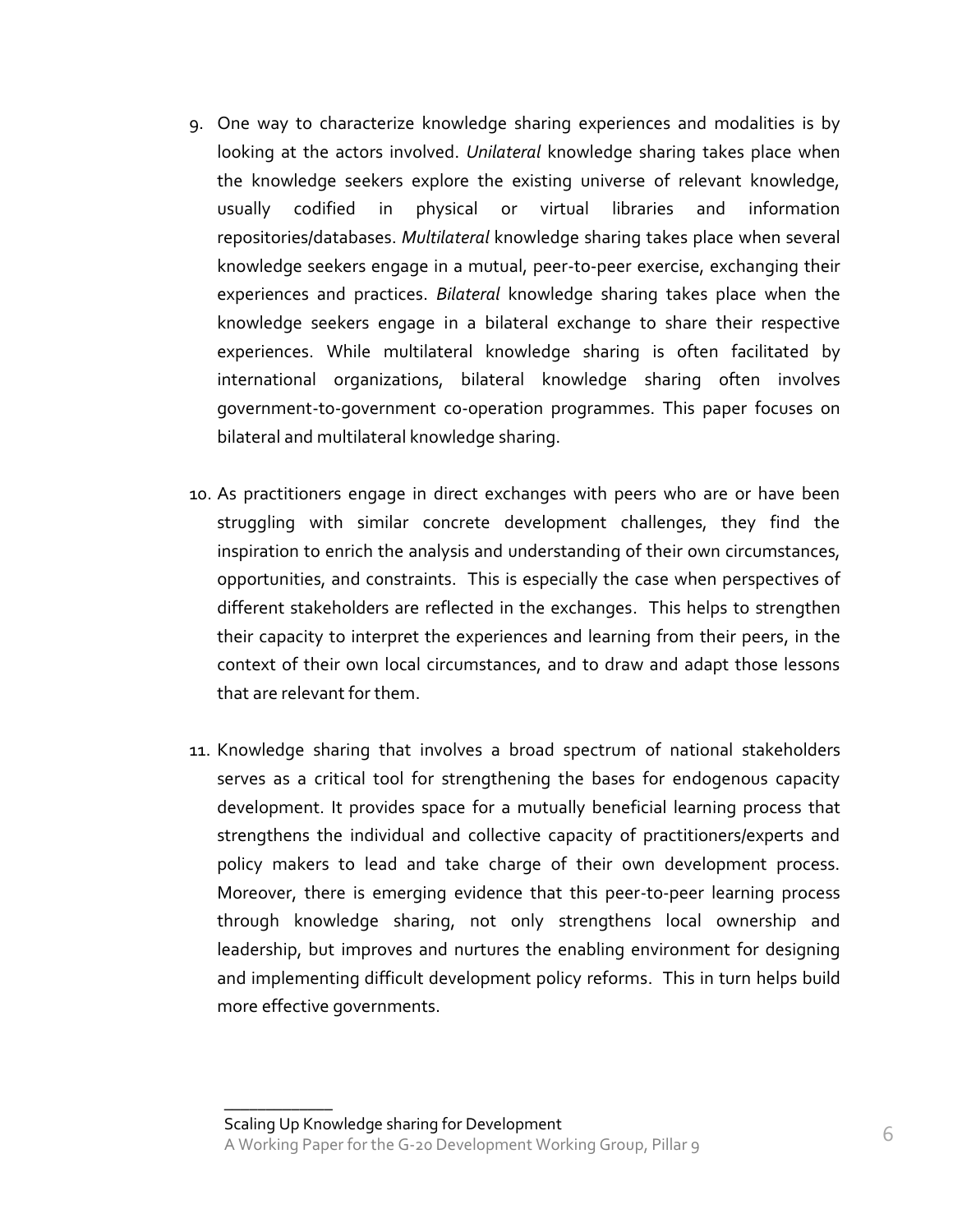- 12. In this sense, knowledge sharing is a concept that is distinct from technical assistance or technical cooperation. While technical cooperation can contain a knowledge sharing component, and indeed some of the technical cooperation programs of non-traditional development assistance providers have a large component of it, the larger share of technical cooperation is essentially different from knowledge sharing. This technical cooperation is intended and designed to provide a one-way transfer of much needed capacity, in the form of knowledge or technology, from sources that are external to the local context.
- 13. Knowledge sharing, when done well, is internal to the local context, and provides a critical complement to the transfer of technical assistance and finance, as it nurtures the local capacity and domestic leadership to adapt development solutions and guide development assistance to be efficient and sustainable.
- 14. As knowledge sharing is multi-directional in nature, one important role of traditional and non-traditional development assistance providers lies in, among others, making available their own development experiences to be shared with others. In addition, they have a critical role to play in assisting partner countries develop their own capacities to meaningfully engage in knowledge sharing, both as providers and as receivers. This is where the models of **triangular cooperation** become particularly relevant to knowledge sharing. Intrinsically multidirectional, triangular cooperation has the potential to enable new types of horizontal partnerships between developed countries and win-win-win situations among developed and developing countries.
- 15. In the current global landscape, the G-20 decision to scale up knowledge sharing as part of the Seoul Multi-year Action Plan could not be more timely. The development community – both countries and international organizations – are engaging more decisively and developing mechanisms to better facilitate knowledge sharing. Early lessons learnt from growing global practice are beginning to provide useful insights into what works and does not work. The time is ripe for all the stakeholders to work together and tackle the constraints, so that knowledge sharing can be scaled up as a cornerstone of the capacity development agenda.

Scaling Up Knowledge sharing for Development A Working Paper for the G-20 Development Working Group, Pillar 9 7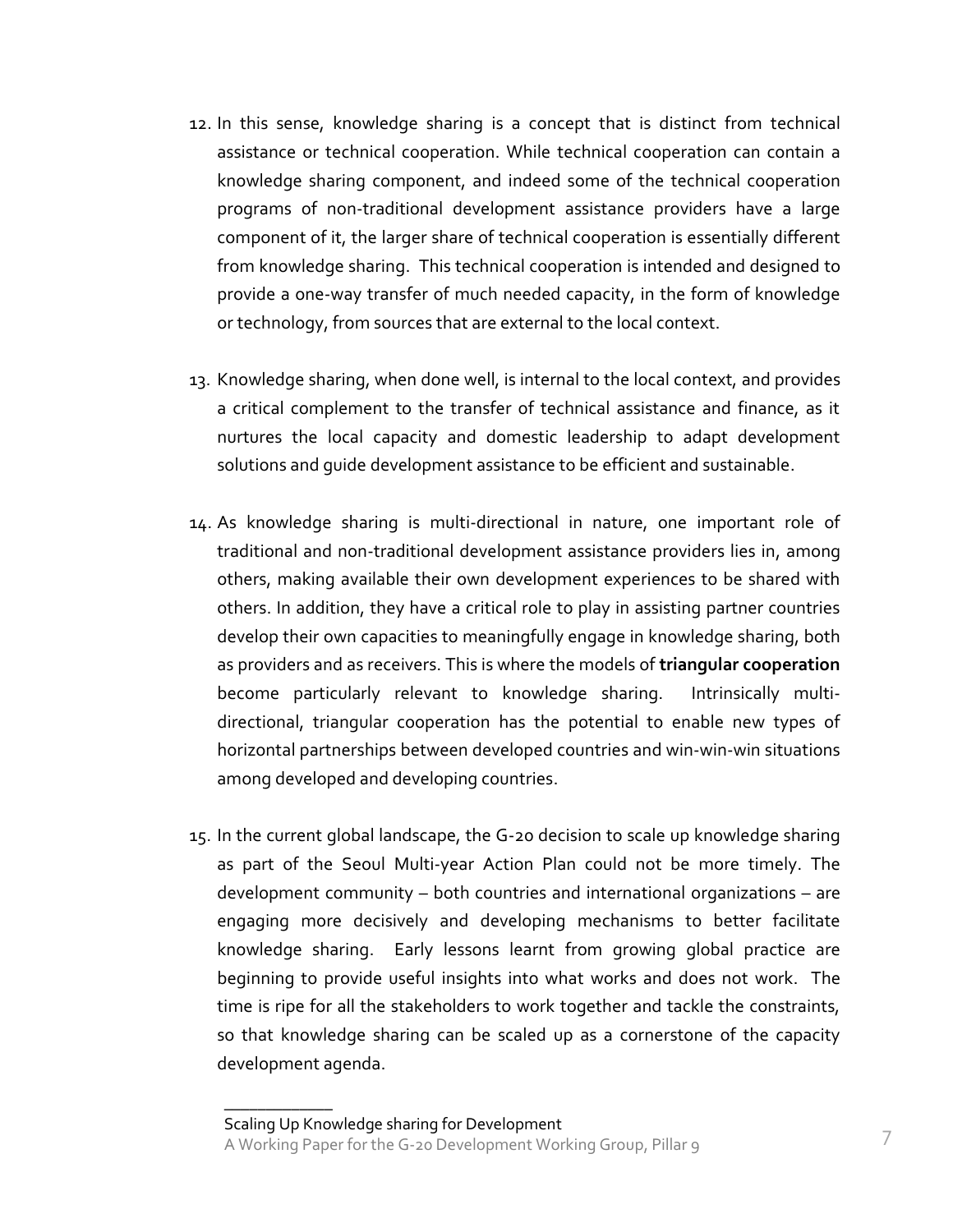### II. How to share knowledge – What the evidence is showing

- 16. The Seoul Multi-Year Action Plan encouraged international organizations that operate knowledge sharing platforms to strengthen and broaden sources of knowledge on growth and development. The UNDP, OECD, the World Bank and the Task Team on South-South Cooperation in preparing this paper took stock of the knowledge sharing mechanisms that are operative in each organization with a view to supporting the Multi-Year Action Plan process to scale up and mainstream knowledge sharing in all its pillars.
- 17. This process is at an early stage and in any case only covers a subset of the universe of international organizations knowledge sharing mechanisms. The analysis of international organization's knowledge sharing mechanisms shows that there is substantive capacity in these mechanisms to facilitate and support scaling up knowledge sharing operations at country, regional and global level. In this respect, the international organizations' global outreach, accumulated crosscountry and cross-sectoral development knowledge and experience invested capacity in research, convening power, resource mobilization capacity are important strengths. This analysis of mechanisms coupled with the evidence from case studies and stories gathered by the Task team on South-South Cooperation have led to the identification of mechanisms with the following dimensions and functionalities. It is important to note that more than one of these dimensions/functionalities can often be found within a knowledge sharing mechanism:
	- Brokering mechanisms to systematically match demand and supply for knowledge, in support of bilateral and multilateral knowledge sharing.
	- Implementation support for a wide variety of knowledge sharing, including unilateral knowledge sharing through on-line databases and libraries, communities of practice, structured policy dialogues among government

Scaling Up Knowledge sharing for Development A Working Paper for the G-20 Development Working Group, Pillar 9 8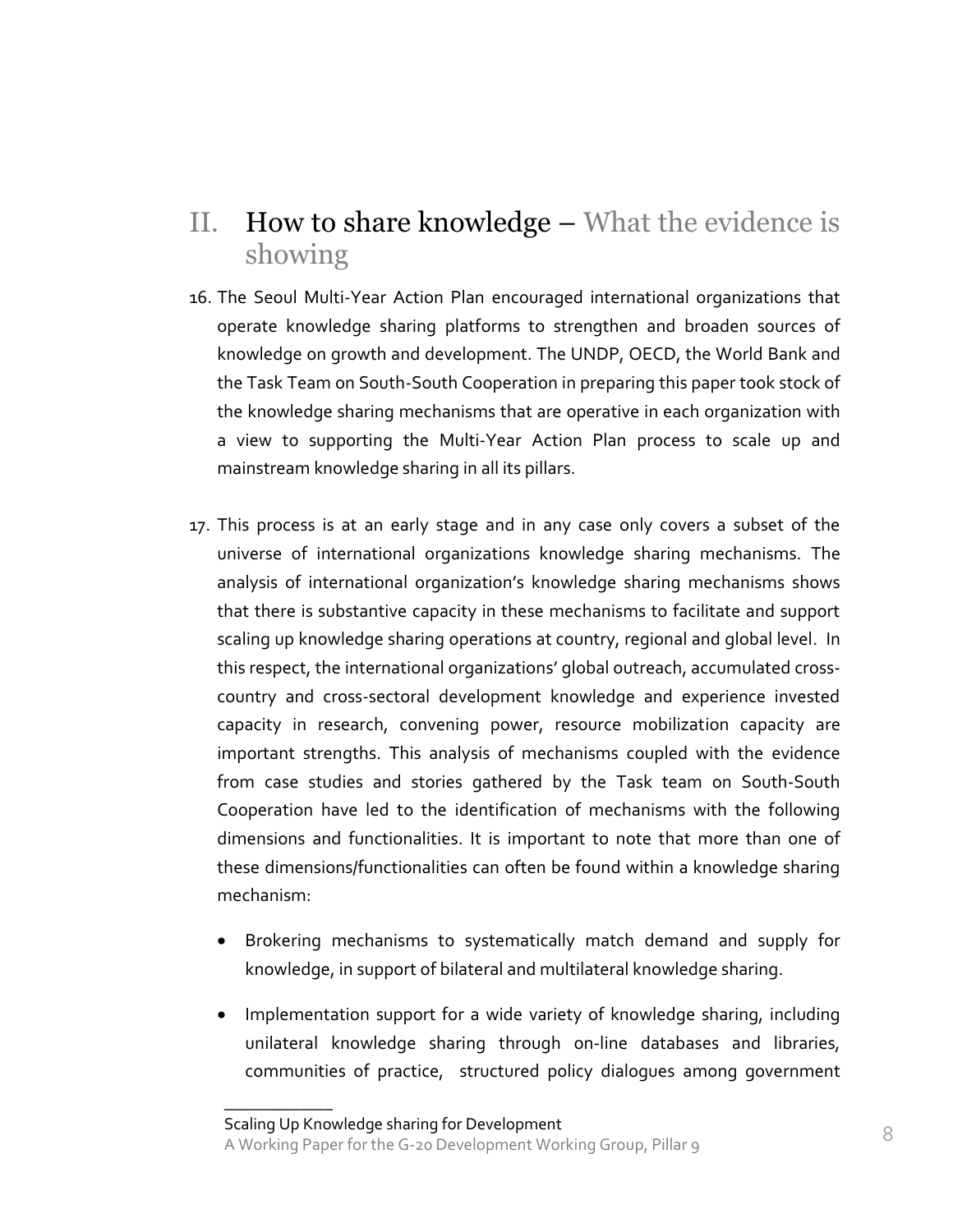officials and related networks*;* workshops and study tours, knowledge fairs, global networks that cater for in-country capacity to design and implement knowledge sharing, including through use of information and communication technologies.

- Benchmarking quality knowledge sharing and monitoring for results, through documenting of North-South, South-South and triangular cooperation case studies, developing good practice and lessons learnt, convening G-20 members and partners in face-to-face events, peer reviews, and the development and application of comprehensive results frameworks for capacity development.
- Funding knowledge sharing operations designed to mobilise partners and resources to facilitate knowledge sharing transactions. Funds and facilities can be made available to government and non-government stakeholders seeking access to specific knowledge in other countries.
- 18. The increased awareness of the value of knowledge sharing as a form of development cooperation has led, in recent years, to increased efforts to map emerging practices, analyze country-led and multilateral experiences, marshal evidence on good practice, draw lessons, and assess the potential for scaling up. This work that the international organizations and Task Team on South-South Cooperation have been actively engaged in is being informed also by rich academic literature on studies of how knowledge is managed and shared within complex organizations. Some key findings are well noted below:
	- Knowledge is not a static entity, a stock that can be delivered unchanged and transferred between contexts. Knowledge is often characterised by significant levels of information which is not codified and information that is embodied/residing in people or institutions.
	- Knowledge sharing is most of all about people, not about heavily formalized systems or technologies. Knowledge sharing happens when people interact with each other. Context is also crucial, in particular in the development sector, where an approach that works in one context won't necessarily transfer well into another context.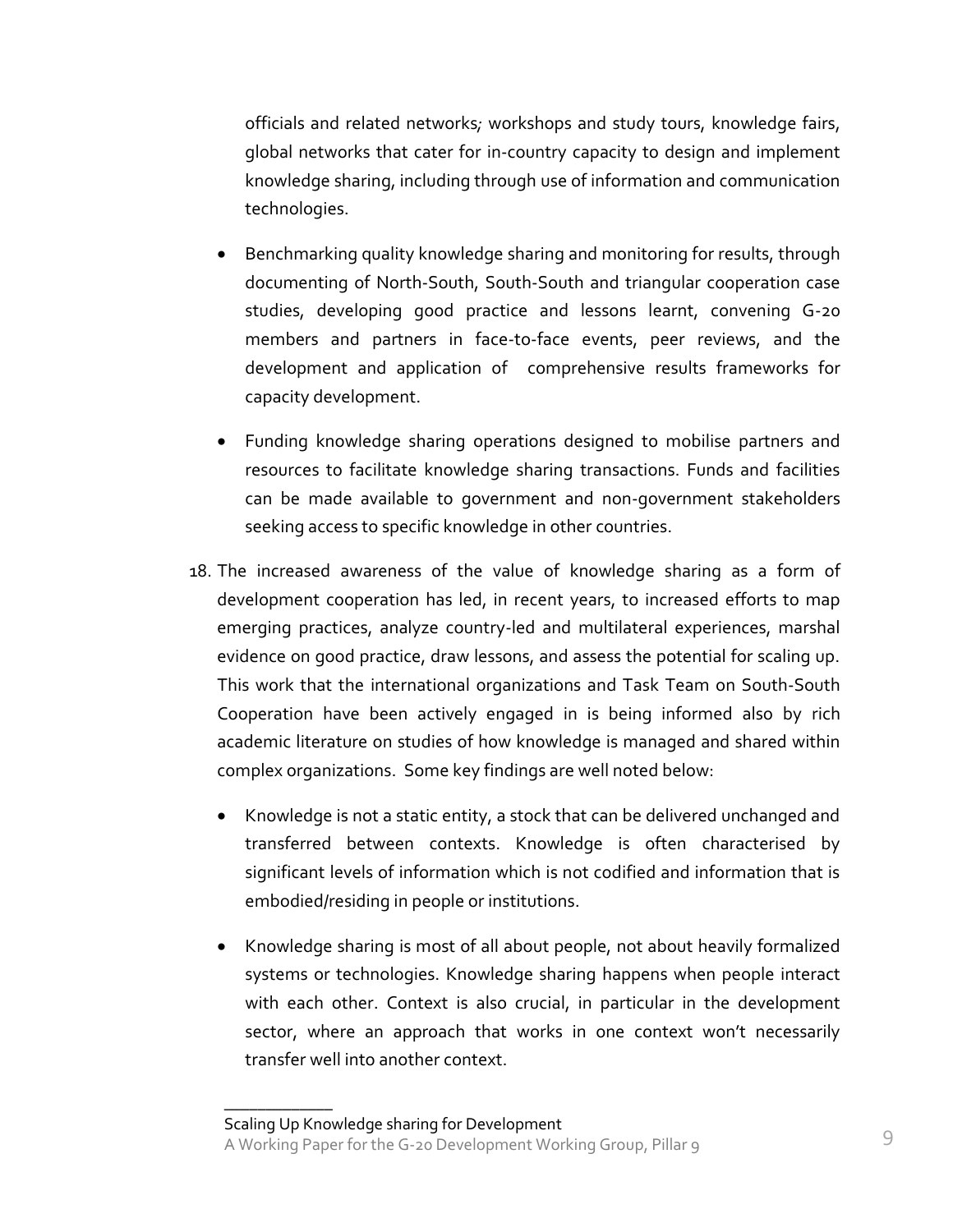- Successful knowledge sharing involves extended learning processes, rather than simple communication as the knowledge that is shared needs to be internalised, adapted and applied to the local context and needs. Approaches to knowledge sharing that only rely on the codification of knowledge into databases that operate on a pull basis have proved to be less effective<sup>4</sup>
- The use of instruments such as practitioner networks on knowledge sharing and communities of practice, as well as the smart use of information and communication technologies (ICTs) can considerably enhance the pedagogical and cost-effectiveness of the learning experience. However, while these technologies offer great opportunities to facilitate knowledge sharing, the introduction of ICTs by themselves does not promote more effective knowledge sharing.
- 19. Furthermore, this paper has drawn upon an important body of analytical work on case studies undertaken by the Task Team on South-South Cooperation. This work was peer reviewed by experts and Southern academics and contributes to implementing the Task Team mandate in view of the Busan  $4<sup>th</sup>$  High-Level Forum on Aid Effectiveness (see Annex 2). This work which is growing in volume and depth and yielding some early lessons that are well worth noting in considering how knowledge sharing can be scaled up.
	- **Political commitment** to provide sustained support to knowledge sharing as a development priority underpinned by consistent funding is critical. This provides a strong guarantee of country leadership and alignment to national priorities and institutional development goals.
	- **A clear division of labour between policy-makers and practitioners**has proven its worth under different country contexts in several geographic regions. Knowledge sharing has the most impact when it involves policy makers and practitioners who have first-hand experience with the reform processes and understand the inherent capacity and political economy constraints of those reform processes. Experts and practitioners are the

 $\overline{\phantom{a}}$ 

 $<sup>4</sup>$  Snowden 2010</sup>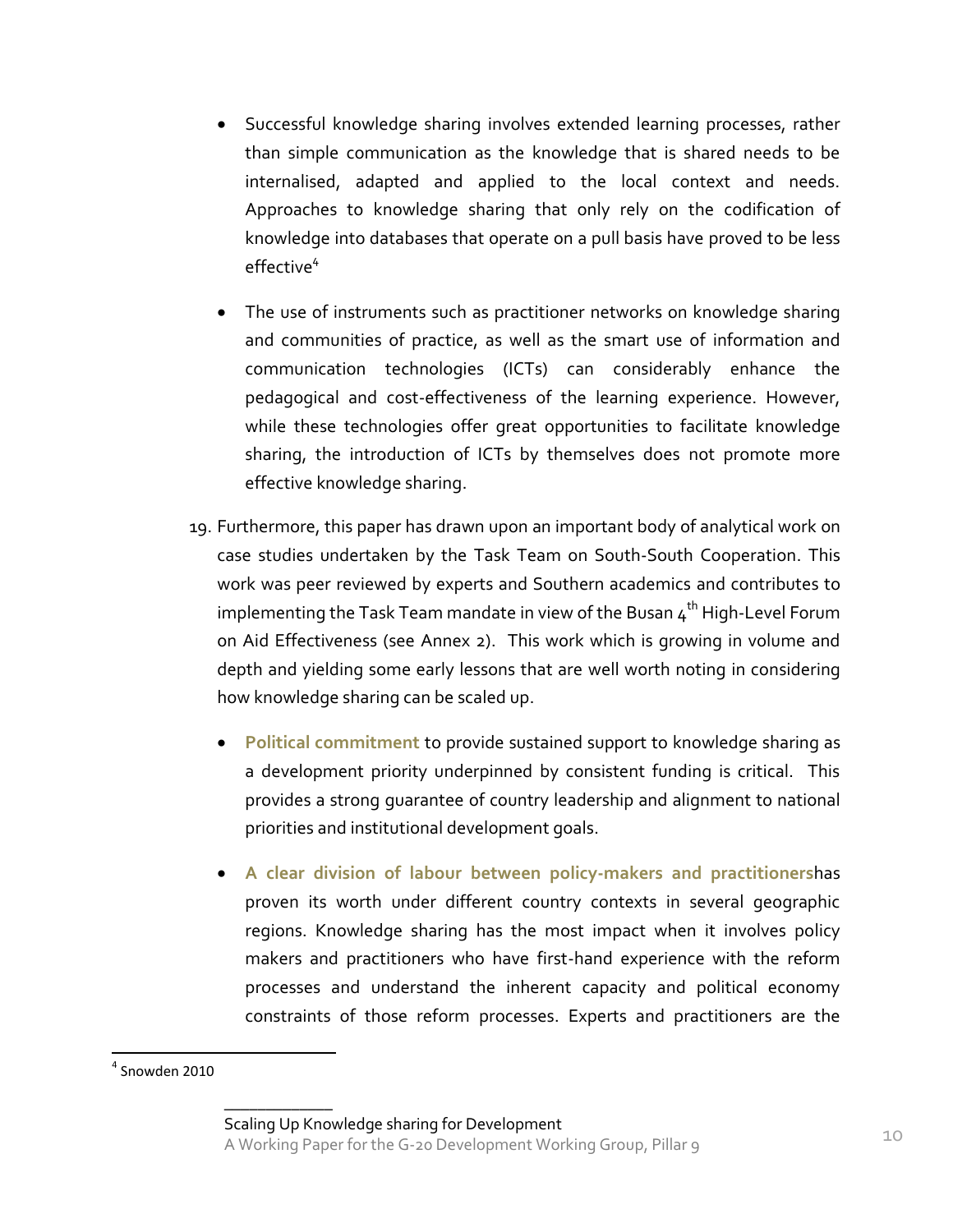source of first-hand experience and are in the best position to lead the cycle of activities and programs, in a spirit of peer-to-peer equity, trust, mutual benefit and long-term engagement. As such, they provide the technical and know-how complement to the equally necessary political commitment and steer provided by the policy-makers.

- **Brokering.**There is a need for brokering mechanisms, which can match up knowledge demand and supply in an effective way and at acceptable transaction costs. It is often difficult to know what aspects of knowledge are important or which elements need to be transferred. Therefore, it is important to create the space for the relevant practitioners to be connected directly to each other. The brokerage role of the knowledge sharing mechanisms must be demand‐driven, credible and impartial, in order to allow partners to judge a solution's scalability, adaptability and effectiveness with respect to their specific needs.
- Today, knowledge sharing is still faced by 'brokering bottlenecks' that hamper effective matching of the demand and supply of knowledge. These bottlenecks have their source both on the demand (e.g. lack of capacity to identify what is needed) and supply side (e.g. lack of information on what is available). An encouraging sign is that new, and more mechanisms that address these constraints are emerging. In this sense, triangular cooperation is considered as an important step forward bringing benefits to all involved parties and supporting development of intermediary countries' capacity for South-South cooperation. Countries, including at the sub-national level, are investing in their institutional capacities to share and learn, often relying on specialized focal points connected with peers around the world.
- Triangular Cooperation has proven itself to bring together and complement the strengths of traditional donors, middle-income countries and low-income countries. However, to effectively promote knowledge sharing through triangular technical cooperation, Governments must ensure that the initiatives supported are demand-driven and foster mutual accountability. Additional measures to deepen the analysis of transaction costs and establish guidelines for better technical cooperation are also required.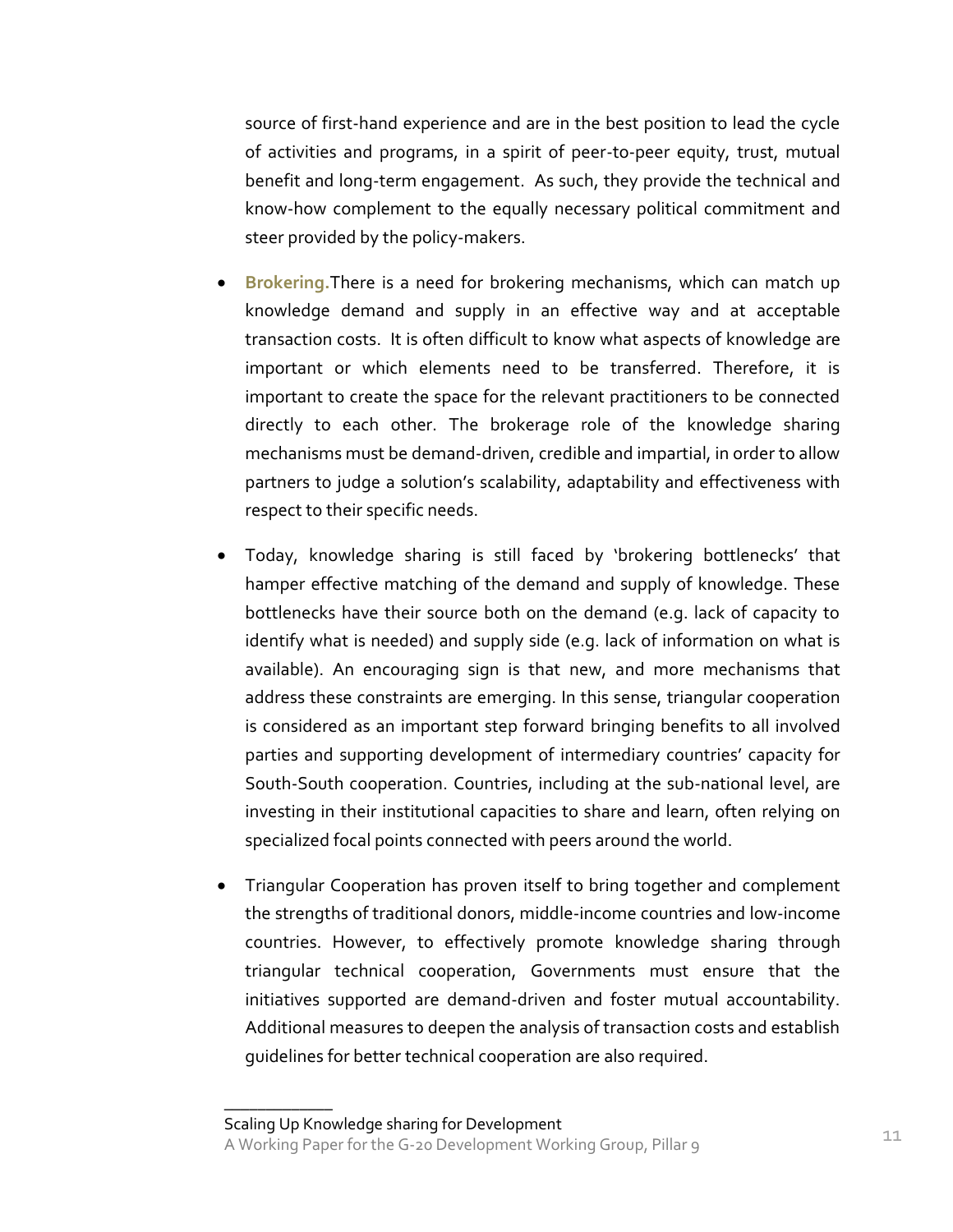- At the global and regional levels, several multilateral institutions are gearing up to serve as connectors of demand and supply of development knowledge and expertise, aiming to support countries as key actors of North-South, South-South and triangular activities. A fundamental pre-requisite for effective brokering concerns the knowledge seeker's capacity to articulate needs and demand, as well as to participate effectively in the knowledge exchange and internalise the relevant knowledge (see below under "country capacity").
- **Results-oriented design and implementation.**Very few knowledge sharing activities and programs track and evaluate systematically the results achieved in terms of intermediate capacity outcomes and development impact. Knowledge sharing is effective when the knowledge seeker is capable of internalizing the relevant aspects, using and adapting them to suit specific needs.
- Moving in this direction will provide more opportunities to scale up on an informed basis. Most knowledge sharing programs are designed around activities using a mix of one-time and process based modalities such as field visits, study tours, and workshops to engage practitioners. Even the best of these show difficulties to promote a longer-term collaboration among practitioners as tangible returns are often not clear for end-users of the knowledge exchange.
- Moreover, the majority of these exchanges are involving a rather narrow group of players. While such partnerships make sense, the effectiveness and impact of knowledge sharing tends to increase substantially where the experiences and perspectives of a wide range of stakeholders are captured, including those of local authorities, academia, civil society, private sector and professional associations.
- **Country capacity.** Sound in-country institutions are key to scaling up knowledge sharing, and should be complemented with efficient and highquality service provision. Governments should develop a strategic approach to knowledge sharing and identify what institutional setting would work more effectively in their specific setting to promote efficient participation

Scaling Up Knowledge sharing for Development

A Working Paper for the G-20 Development Working Group, Pillar 9 12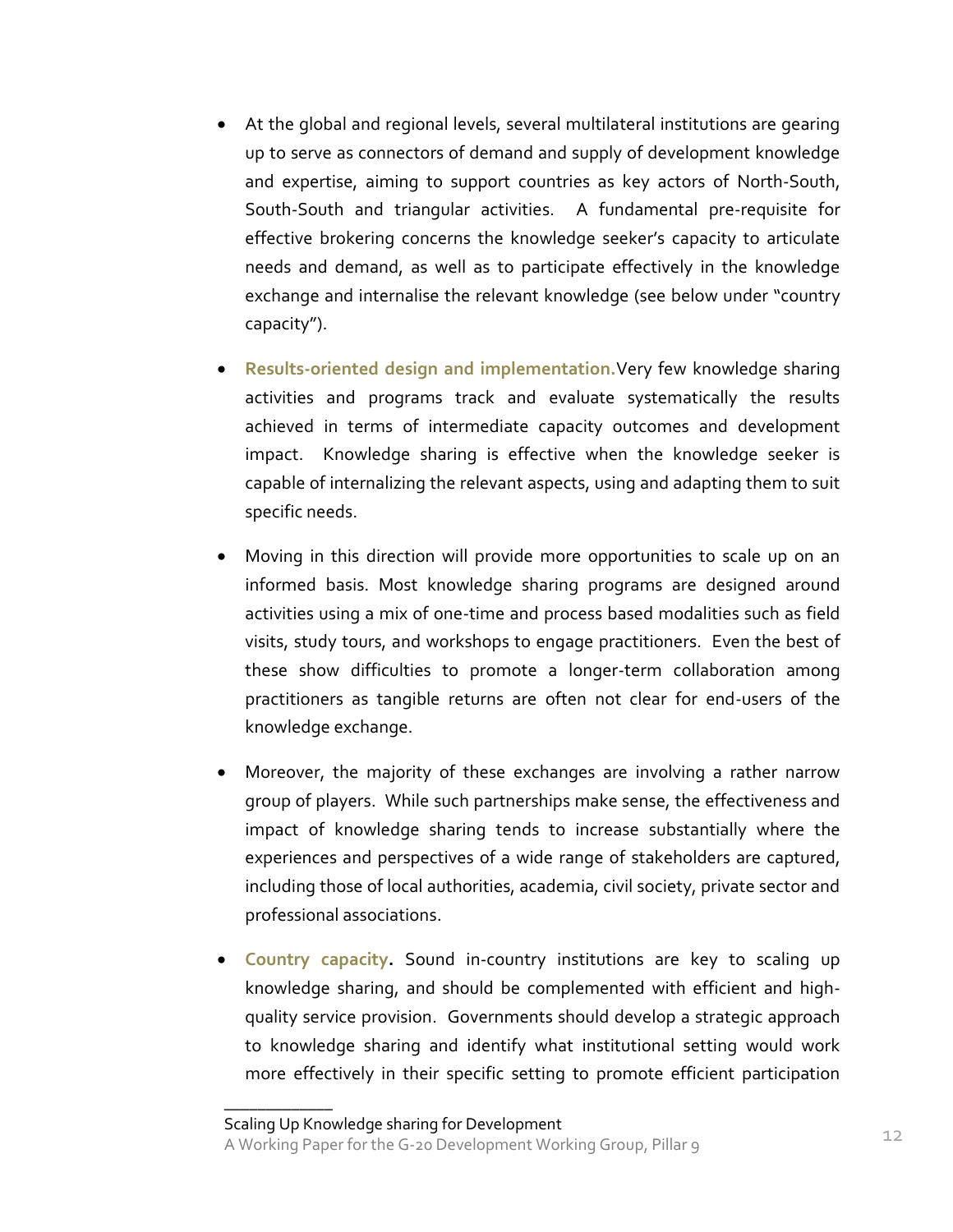and long-term, institutional learning. Testing and innovation is important, but important lessons from the capacity development debate should also be taken into account, to avoid repeating mistakes and make the best use of scarce resources.

- A focus on strengthening systems rather than individuals' capacities seems particularly relevant. Managing the administrative and logistical aspects of knowledge sharing often overstretches the available capacities of governments and institutions engaged in this type of development activities, and high-quality service providers for operational and strategic activities are much needed.
- **Sustained funding for knowledge sharing.** Sustainability of knowledge sharing, scaling up and achieving development outcomes depend on programmatic approaches underpinned by predictable, medium-term financial commitments. However, financial resources for knowledge sharing are still limited and often earmarked for one-off or short-term activities. Funding sources and mechanisms that incorporate financial and in-kind contributions by different partners from policy and practice domains should be sought as they can help create a sense of shared responsibility and mutual accountability.
- **Quality.** Although good progress is being made, available evidence on knowledge sharing experiences remains limited, and knowledge sharing good practices are not yet available. Documenting and analysing the knowledge shared, as well as the methodology used, is essential for learning, accountability, transparency and outreach. Encouraging examples of incountry analytical capacities show that continued learning could be scaled up through broad partnership with specialized academia.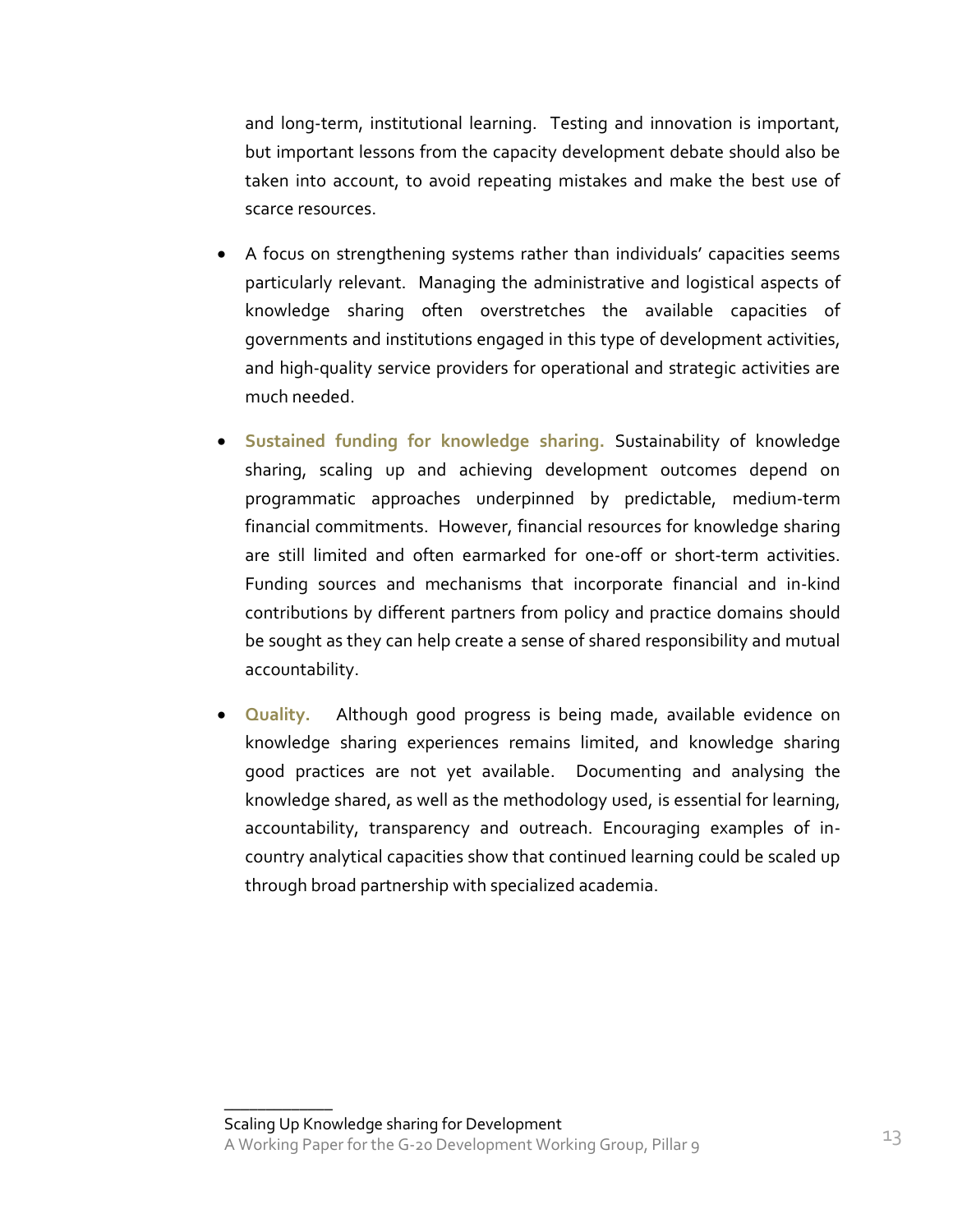## III. Recommendations for G20: Scaling Up Knowledge sharing

- 20. Recommendations in this section cover areas where G-20 leadership can catalyze collective action in knowledge sharing and support doing the right things as well as doing things right to scale up knowledge sharing. The recommendations also seek to have direct relevance for policy and practice within G20 and beyond, looking ahead to generate concrete results from the Seoul Development Consensus and its multi-year action plan leading to the Cannes Summit this year and the G-20 Summit under Mexico's Presidency next year.
- 21. Moreover, the recommendations emerging from this report should enrich the discussions taking place in other global development processes working on knowledge sharing, like the one leading to the Busan **4 th** High-Level Forum on Aid Effectiveness.
- 22. **The G-20 recognizes that knowledge sharing is a distinct tool for promoting growth and development that is complementary to finance and technical cooperation.** It calls upon countries as well as international organizations that work on development to consider it explicitly in their strategies and programs and mainstream it measurably into their development operations.
- 23. **G-20 governments commit to promoting knowledge sharing among themselves and with other countries. In this respect, they commit to make their development experiences available and broaden the available knowledge base.** Where appropriate, they also commit to actively engage in existing knowledge sharing platforms and encourage participation from developing countries in these exercises. Given the richness of their own development experiences, they also commit to use the above mentioned good practices for KS and promote exchanges among its members on their own cooperation initiatives and practices.
- 24. **G-20 governments, when engaging in KS exercises, including through technical cooperation provided through multilateral, bilateral, and triangular**

Scaling Up Knowledge sharing for Development and the Minimal Paper for the G-20 Development Working Group, Pillar 9 14 14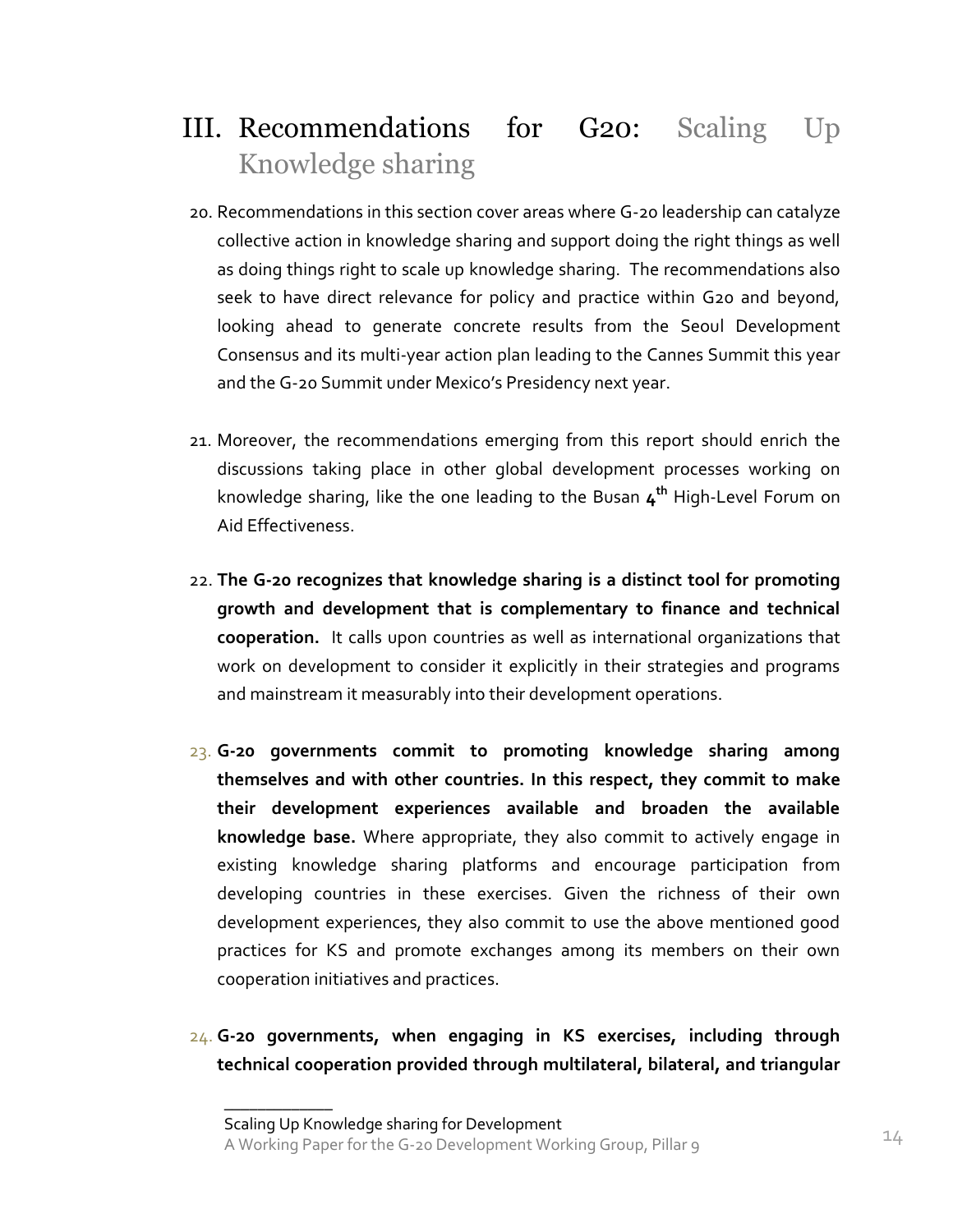**channels commit to promote country leadership and engage in horizontal partnerships.** Greater information sharing at country level on KS activities promoted by each G20 would contribute to that goal.

- 25. **The G-20 encourage all stakeholders to adopt the following practices**:
- *The policy-practice balance***.** Effective knowledge sharing requires both political commitment and the leadership of practitioners in implementation. National policy-makers should fully and deliberately support knowledge sharing through predictable medium-term financial contributions, a clear policy frame of reference, and sustained engagement. Practitioners should take the lead in implementation through peer-to-peer experience sharing mechanisms and activities.
- *Brokering.* Smart, efficient and demand-driven brokering captures, channels and manages information, knowledge, experiences and capacities accumulated by developed and developing countries, including through multilateral programmes. Countries and international organizations should ramp up their collaboration to provide easier access to relevant development experiences, which now reside on diverse platforms or are not yet captured or documented. Multilateral institutions can act as connectors to link countries to relevant knowledge and open-up their knowledge sharing platforms and processes, which can maximize complementarities with country-led and, triangular knowledge sharing mechanisms.
- *Result-oriented design and implementation***.** Knowledge sharing activities and programs should be designed and implemented with a results framework in mind. This will lead to capacity development outcomes, which in turn contribute to the overall development goal. When appropriate, knowledge exchanges should extend beyond government-to-government relationships and also encompass non-state actors to ensure a diversity of perspectives. The exchanges should also make smart use of a blend of knowledge sharing tools, e.g. face-to-face, video conferences, and on-line collaborative tools, to promote continuous long-term interactions among practitioners.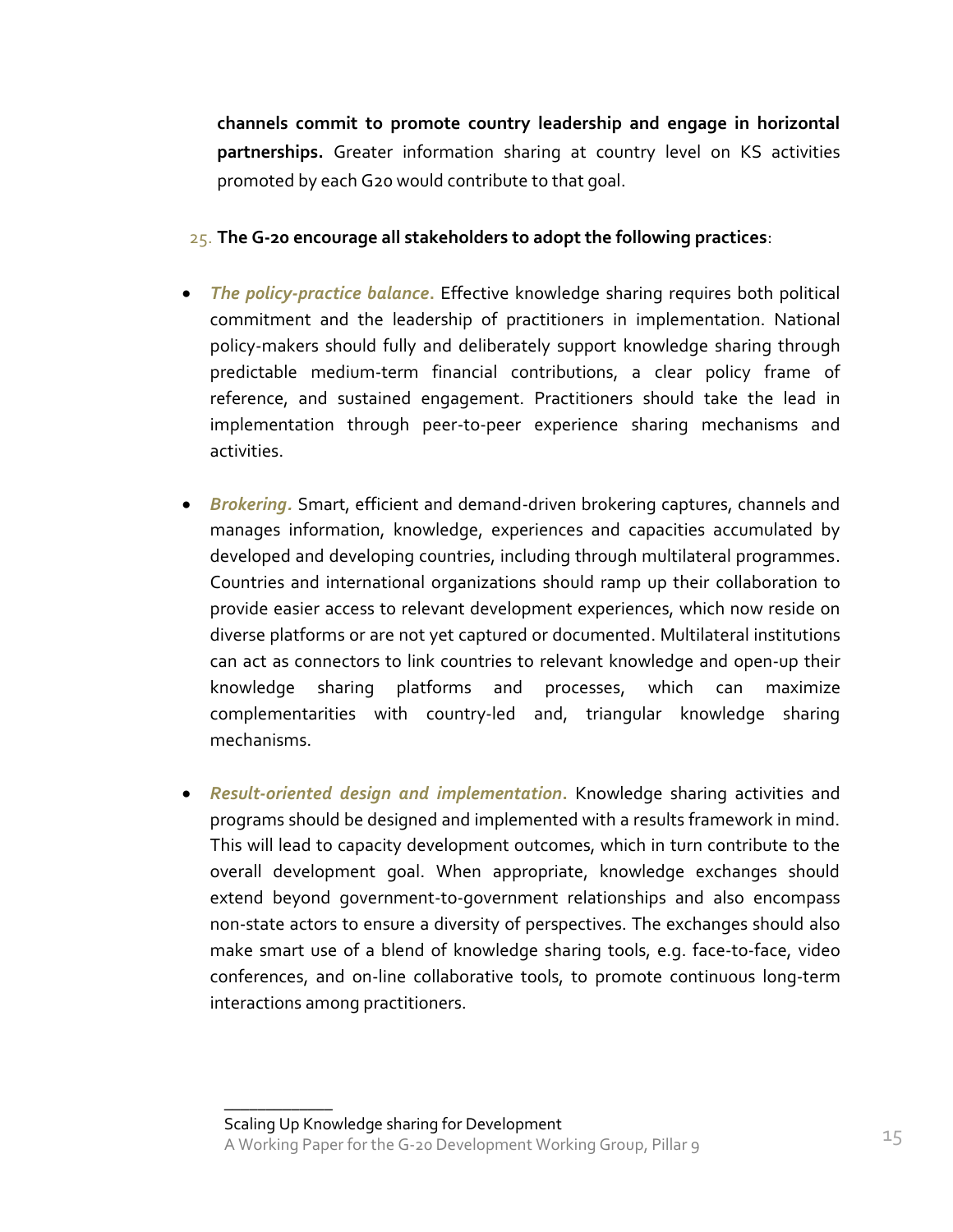- *Country capacity***.** Countries are encouraged to develop deliberate and concrete institutional arrangements to formulate their knowledge sharing strategy and coordinate knowledge sharing activities building on lessons learned from technical cooperation and capacity development experiences. G-20 governments and international organizations should assist partner countries in upgrading their institutional capacity to engage in, coordinate and manage knowledge sharing, and to translate the shared experiences into locally relevant development solutions.
- *Funding.* The G-20 governments, and other countries providing development cooperation (including South-South Cooperation) and triangular cooperation, should create spaces in their assistance portfolio so that knowledge sharing can be promoted and scaled up through political commitment and sustained funding. International organizations and countries providing development cooperation should aim to mainstream knowledge sharing through their operational programs. Cost sharing mechanisms should be pursued as much as possible to increase shared responsibility and ownership.
- *Quality*. Efforts aiming to strengthen the individual and collective capacity of stakeholders in documenting, systematizing and monitoring evidence of knowledge sharing should be supported. The investment in in-country analytical capacities, including through partnerships with specialized academia, especially in the South, will help ensure continued country-led learning, rigorous assessments of results with quality benchmark knowledge sharing, and a deeper understanding of good knowledge sharing practices.
- 26. **The G-20 requests the partnership of mandated international organizations (UNDP, OECD, World Bank) and the Task Team on South-South Cooperation to continue its evidence-based learning process on knowledge sharing. The ambition should be to turn it into a practice of systematic learning with the goal to continuously identify good practice, and refine the quality benchmarks for results-oriented knowledge sharing. They also request the partnership to support the mainstreaming of the knowledge sharing into the other G-20 development pillars.**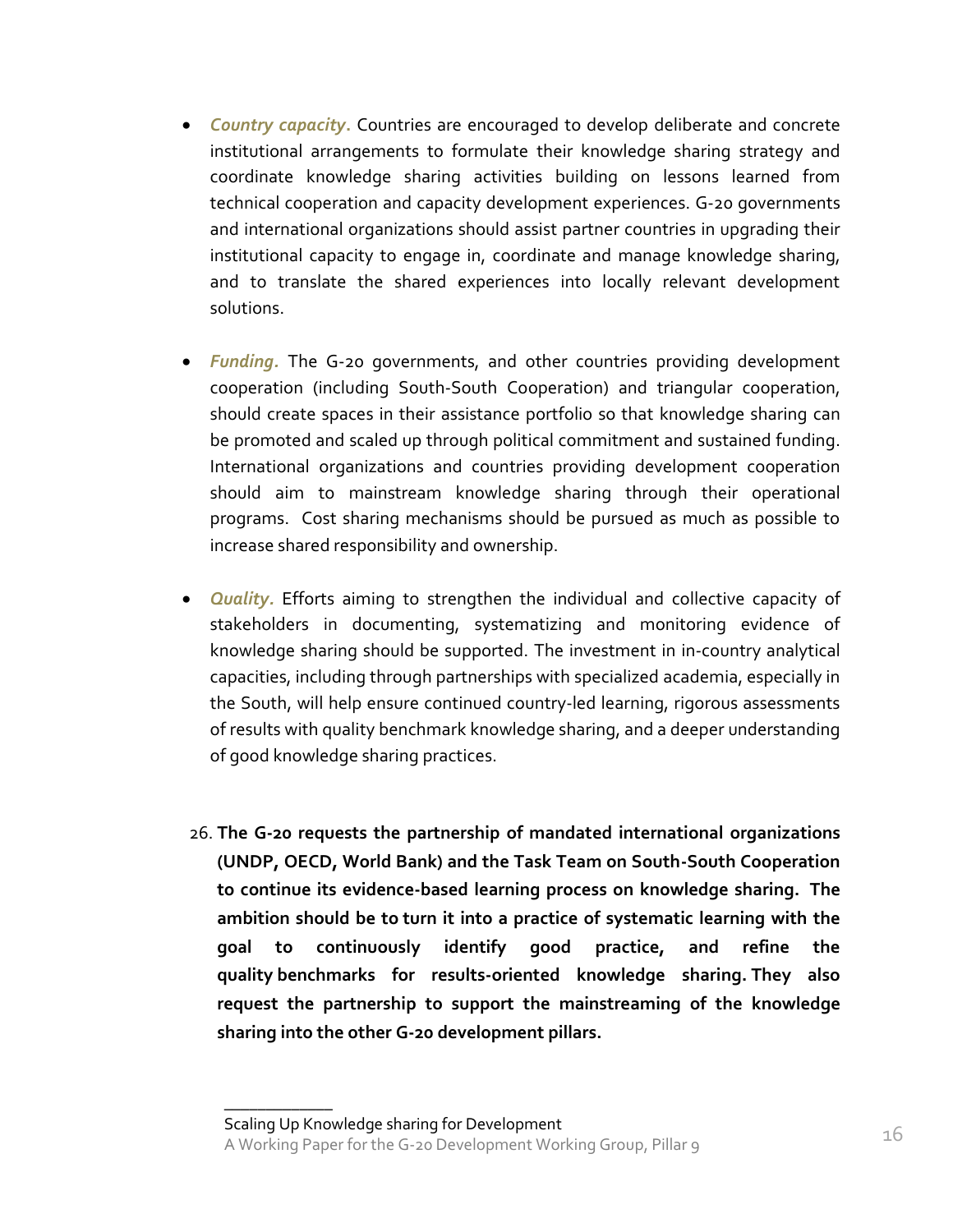### IV. Next steps

- 27. Feedback knowledge sharing from G-20 countries at the Cape Town G-20 Development Working Group meeting will help refine the options for scaling-up and for mainstreaming knowledge sharing in other pillars of the Multi-Year Action Plan. The partners working on this pillar will subsequently recommend to the G-20 through the pillar's co-facilitators additional elements on how to operationalize and mainstream knowledge sharing in general and with specific reference to individual pillars of interest, building on a continuous consultation with the involved international organizations and the members of the Task Team on South-South Cooperation.
- 28. **Demonstration of Concept (July–October 2011).** Leading up to the Cannes Summit, the mandated organizations for Pillar 9 will demonstrate the concepts elaborated in this paper, by applying them to the social protection component of the "Growth with resilience Pillar" of the G-20 Multi-Year Action Plan. This application will be done through i) a combination of new knowledge sharing methods and instruments; ii) the mapping out of already on-going knowledge sharing activities in that pillar; iii) examining existing triangular cooperation framework and identifying how they promote knowledge sharing and how might they be applied along the Multi-Year Action Plan pillars.
- 29. The demonstration of concept exercise will draw lessons learnt which will be used to inform the later mainstreaming of knowledge sharing through the other interested pillars as well as to sharpen the emerging best practice principles. Those lessons learnt will be added to the final report for Pillar 9.
- 30. **Mainstreaming (November 2011-October 2012).** During the next G-20 cycle, and building on the deliberations of the G-20, Pillar 9 partners in response to the Multi-Year Action Plan, propose to mainstream knowledge sharing in other pillars, according to the G-20 priorities. As per concrete implementation

Scaling Up Knowledge sharing for Development A Working Paper for the G-20 Development Working Group, Pillar 9 17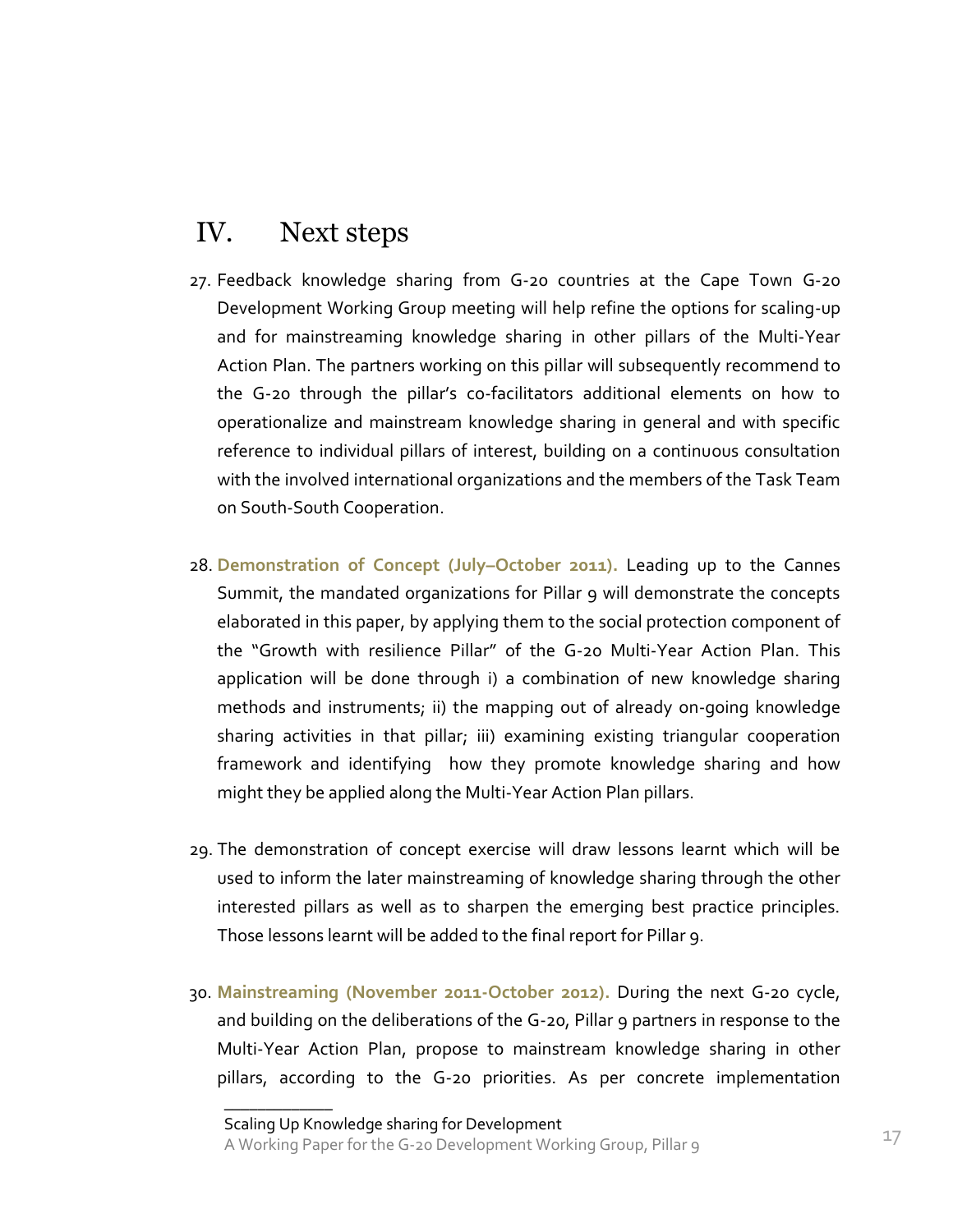modalities on how to scale-up and mainstream knowledge sharing, Pillar 9 partners will recommend to the G-20 specific options, also taking into account the work done with the "demonstration of the concept" work on Growth with Resilience. The division of labor between the organizations involved will be done based on their comparative advantages, both thematically as well as with regard to the knowledge sharing modalities required.

31. **Consolidation of Partnership for Knowledge sharing (on-going).** The current partners involved in the implementation of Pillar 9 recognize the need for an ongoing, evidence-based learning process on knowledge sharing and to further develop good practices and facilitate coordination among countries and international organizations. By the end of the current G-20 French presidency at the Cannes Summit, the partnership will i) prepare refined best practice principles for knowledge sharing based on solid evidence generated in collaboration with specialized academia; ii) compile a list of focal points for knowledge sharing in G-20 countries and relevant international organizations; iii) develop a proposal for a knowledge sharing partnership platform, listing existing knowledge sharing mechanisms and explaining how they work, with a view to offer a one-stop shop to knowledge seekers on polices related to the pillars of the Multi-Year Action Plan on Development; iv). participate in various events organized at global and regional level such as OECD-Korean Development Institute Knowledge Sharing Workshop (11-12 July, Paris) to expand and deepen the discussion on knowledge sharing. In addition, Pillar 9 partners will investigate the feasibility of establishing a more formal Global Partnership for knowledge sharing, involving more organizations as well as country partners.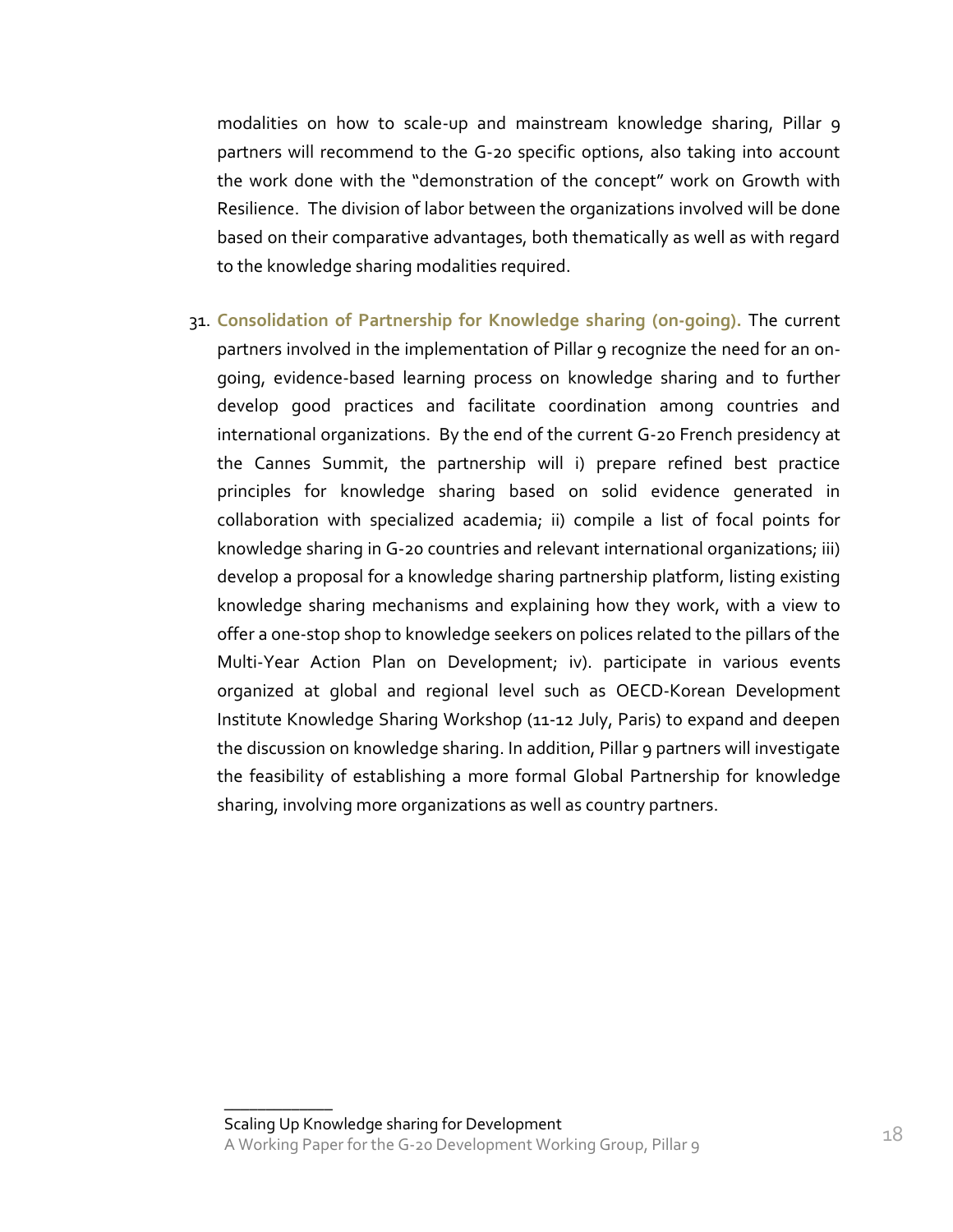### **Annex 1 – Glossary of terms, knowledge sharing frameworks and instruments**

### **Knowledge sharing** :

- sharing of development models and solutions which have proven successful in one or several countries, and might be, in partnership, transferred and adapted in other/s
- direct access to valuable and hard-to-codify information on public policies for development constructed on evidencebased approaches, built on the expertise of policy makers and practitioners
- a process whereby people, organizations and society as a whole, adapt knowledge generated by others in order to strengthen their own capacity over time as an effective tool for sustainable development and generation of results

### **Technical Cooperation**:

- It is often associated with actions aimed at strengthening individual and organisational capacity by providing expertise (short and long term technical assistance personnel, institutional twinning arrangements, mobilisation of Diaspora, etc.), training and related learning opportunities (peer exchange, tertiary education, etc.), and equipment.
- There are two basic types of technical cooperation: (1) freestanding technical cooperation (FTC), which is the provision of resources aimed at the transfer of technical and managerial skills or of technology for the purpose of building up general national capacity without reference to the implementation of any specific investment projects; and (2) investment-related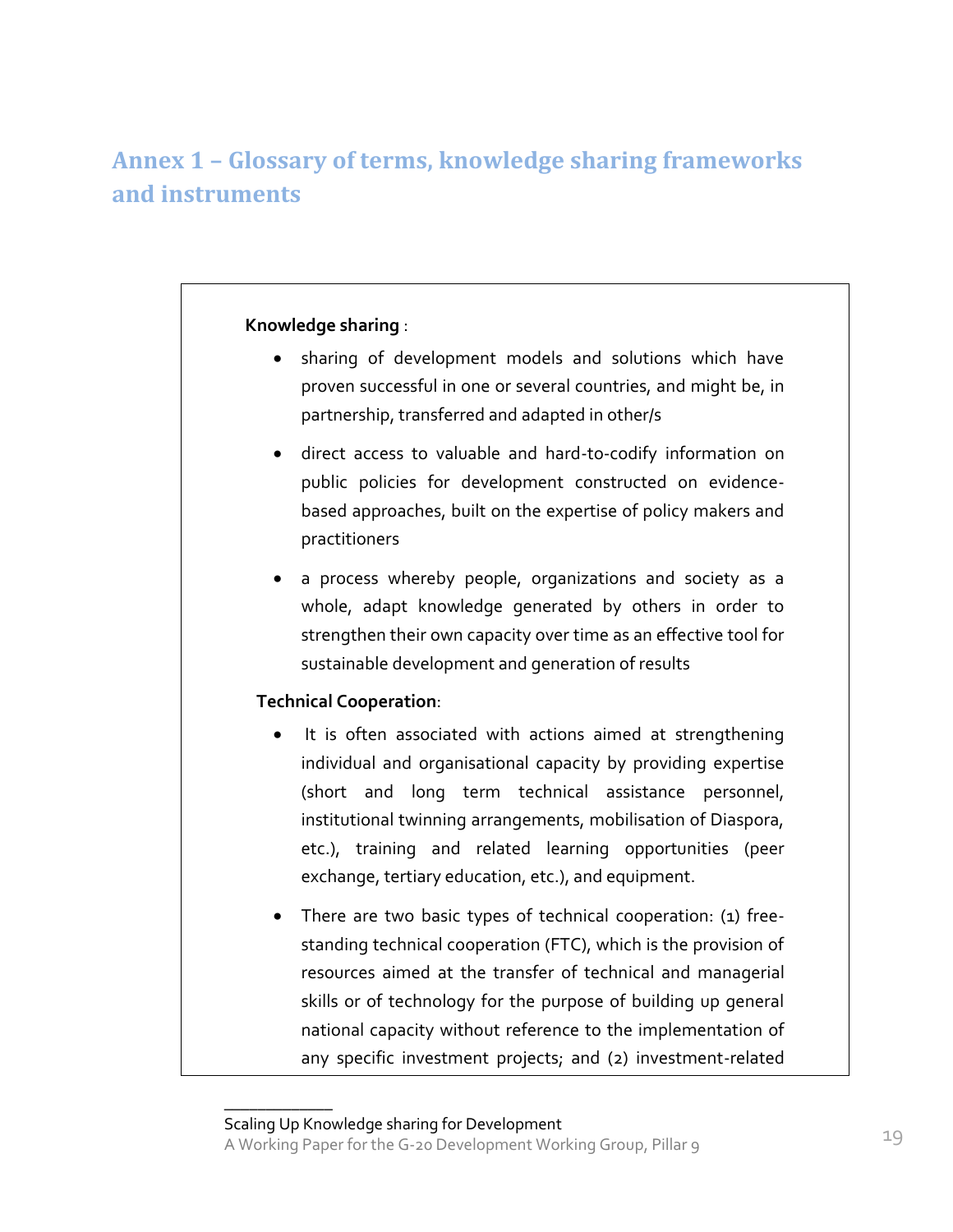technical cooperation (IRTC), which denotes the provision of technical services required for the implementation of specific investment projects.

**South-South Cooperation (SSC) -** exchange of resources, technology and knowledge between and among developing countries. It has been going on for more than 50 years. Increasingly S-SC involves a complex mosaic of governmental and nongovernmental actors, and instruments ranging from one-off activities to budget support and large-scale loans.

**Triangular Cooperation -** an arrangement under which donor and international organizations support specific South-South cooperation programmes/projects by providing technical, financial, and material assistance. In addition, many of them support development of countries' capacity for South-South cooperation; information-sharing and "match-making"; as well as knowledgesharing and networking among developing countries. A subset of this cooperation is trilateral cooperation which involves at least one traditional donor providing assistance to two or more partner countries engaged in South-South Cooperation.

**Brokering** - the ability to systematically capture and effectively match supply and demand of knowledge, experience and capacities with lower transaction costs.

**Implementation** - the ability to successfully share and transfer knowledge between relevant practitioners using a broad spectrum of approaches, tools and instruments, including study tours, workshops, video conferences, help desk support

**Quality** - the understanding and application of results-oriented approaches to knowledge sharing to realize longer run benefits for capacity development of country institutions, and systems.

**Funding** - the understanding of how financial instruments can be used to promote knowledge sharing, and catalyze development effectiveness.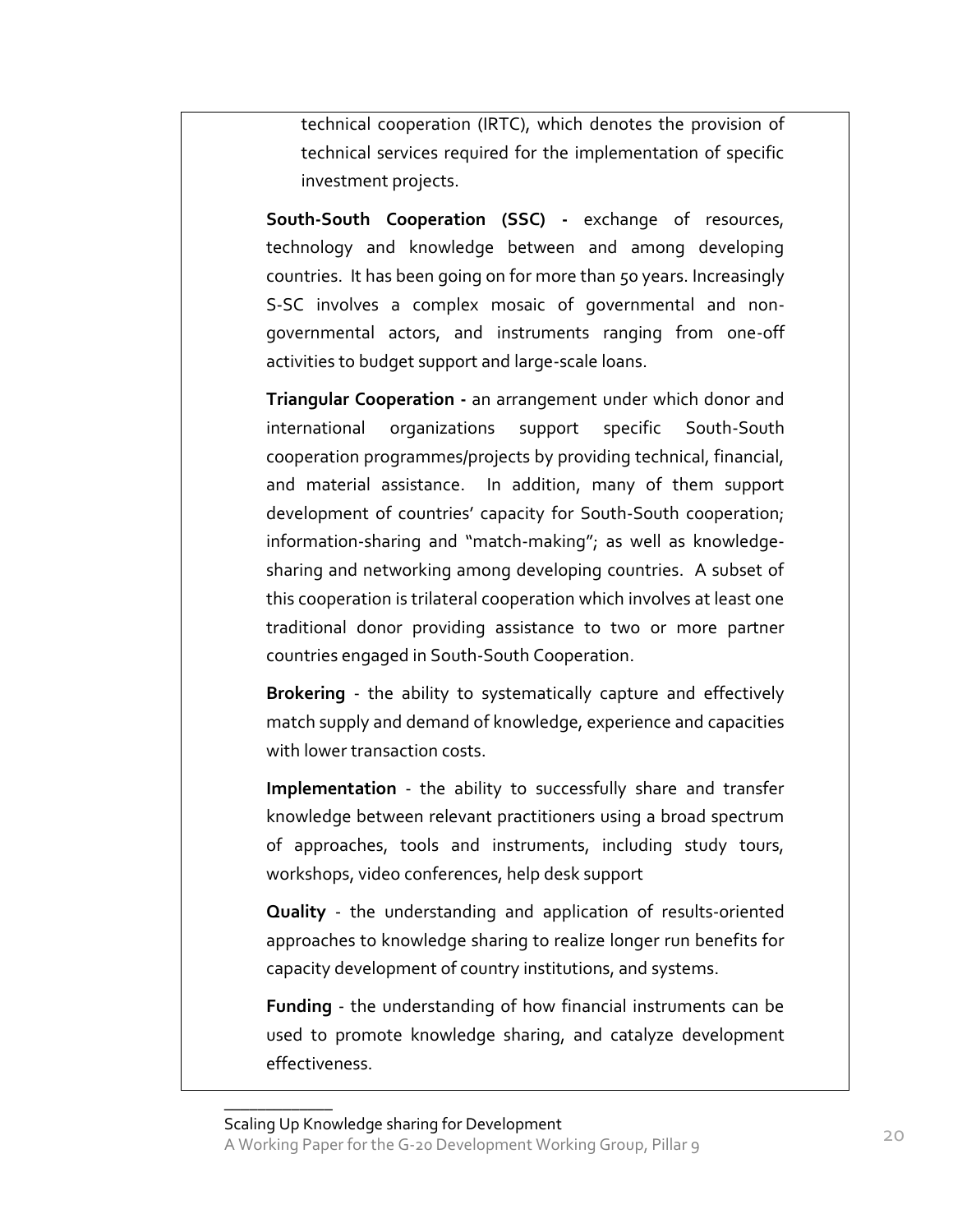

### **Annex 2 – The evidence base<sup>5</sup>**

The table below is illustrative of the findings stated in chapter  $2^6$ .

| Countries partnering in the<br>experience                                                                   | <b>Full title of case study</b>                                                                                                                          |
|-------------------------------------------------------------------------------------------------------------|----------------------------------------------------------------------------------------------------------------------------------------------------------|
| Laos, Burma, Cambodia, Thailand and<br>Vietnam                                                              | A Case Study on the Ayeyawady-Chao Phraya-Mekong Economic Cooperation<br>Strategy (ACMECS) – Human Resource Development Programme                        |
| African Union member states                                                                                 | Lessons from the African Peer Review Mechanism (APRM) for South-South<br>Knowledge Exchange, South-South Cooperation, Capacity Development and           |
| Brazil, CARICOM members                                                                                     | Technical Cooperation in the Field of HIV/AIDS between CARICOM/PANCAP and<br>the Federal Republic of Brazil"                                             |
| Colombia and 25 Caribbean states                                                                            | Colombian Cooperation Strategy with the Caribbean Basin / "Caribbean<br>Strategy"                                                                        |
| China and African partners                                                                                  | Forum on China-Africa Cooperation                                                                                                                        |
| Indonesia and 19 countries in Asia and<br>Africa                                                            | Indonesia-Japan-Training on Artificial Insemination of Dairy Cattle                                                                                      |
| India, Brazil, and South Africa                                                                             | India Brazil and South Africa (IBSA): Public-Private Sector Initiative to Create a<br>Conducive Environment for Investment                               |
| Japan, Cambodia, Indonesia, Lao,<br>Malaysia, the Philippines, Singapore,<br>Thailand, Vietnam, Timor Leste | Japan-ASEAN Regional Cooperation Meeting (JARCOM) - Innovative triangular<br>cooperation with ASEAN countries                                            |
| Korea and partners in Asia and Africa                                                                       | Korean Development Institute Knowledge Sharing Program                                                                                                   |
| Mexico and Chile                                                                                            | Acuerdo de Asociación Estratégica entre los Estados Unidos Mexicanos y la<br>República de Chile – El caso del Fondo Conjunto de Cooperación México-Chile |
| Nigeria, Ethiopia; Sierra Leone; Uganda;<br>Jamaica, and Belize                                             | Nigeria Technical Assistance Corps (NAC)                                                                                                                 |
| Latin American and Caribbean countries                                                                      | Pan American Health Organization Strategy to support Technical Cooperation<br>among Countries (PAHO TCC): Analysis of its evolution and main results     |

<sup>5</sup> The following academic partners conducting TT-SSC case studies have made contributions to chapter 2 of this report: Pang Xiaopeng (Renmin University, China), Sebastian Longhurst (Antioquia University, Colombia), Marcela Wolff, Mario Vargas, & Verónica Vásquez (EAFIT University, Colombia), Maria Clara Sanín (Enlaza, Colombia), Ida Ruwaida & Bagus Aryo (University of Indonesia), Ifar Subagiyo & Bambang Ali Nugroho (Brawijaya University, Indonesia), Basil Burke & Carl Browne (University of the West Indies, Jamaica), Gabriela Sánchez & Céline Sauteron (Instituto Mora, Mexico), Juan Pablo Prado (Puebla University, Mexico), Adele Jinadu & Dele Ashiru (University of Lagos, Nigeria), Steven Grudz (SAIIA, South Africa), Pimprapai Intaravitak & Watana Patanapongse (Governance Innovation For Sustainability Institute, Thailand), and Delia M. Sánchez (Universidad de la República, Uruguay).

<sup>6</sup> [http://www.southsouth.info](http://www.southsouth.info/); [http://www.southsouthcases.info](http://www.southsouthcases.info/)

 $\overline{a}$ 

 $\overline{\phantom{a}}$  , where  $\overline{\phantom{a}}$ Scaling Up Knowledge sharing for Development A Working Paper for the G-20 Development Working Group, Pillar 9 21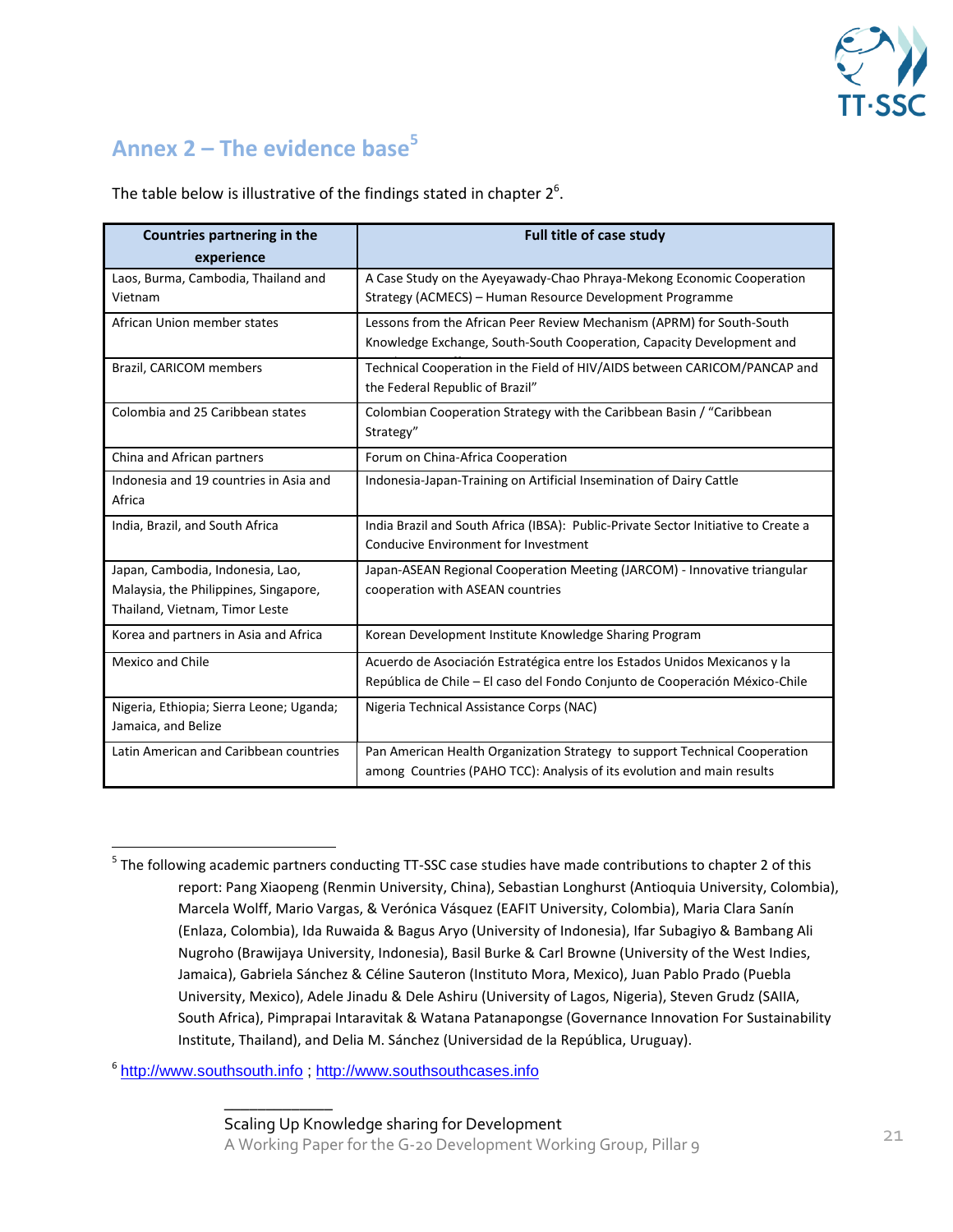### **Annex 3 – Pillar 9 of the G-20 Multi-Year Action Plan**



### **Seoul Multi-Year Action Plan on Development**

#### **Pillar 9 (Knowledge Sharing)**

#### **Co-facilitator countries: Mexico, Korea**

#### **Coordinating international organisations: UNDP and TT-SSC**

Considering their specific engagement towards knowledge sharing and south-south/triangular cooperation, the UNDP and the Task Team on South-South Cooperation (TT-SCC) will have a leading role in coordinating the work to be undertaken with other IOs (OECD, World Bank…). The UNDP and the TT-SSC will be responsible to present, in due time, at the latest by  $10^{th}$  June 2011, a joint report that will reflect the contributions of all involved IOs.

#### **Contribution of other international organisations**

UNDP and the TT-SSC will work with other IOs, in particular with the OECD and the World Bank.

#### **Objectives**

The joint report should contribute to build a common assessment and a common working method among IOs on ways to enhance the effectiveness and reach of knowledge sharing. The joint report should help G20 members to build a consensus on the importance of sharing development experiences and fostering aid effectiveness, including through (but not limited to) North-South, South-South and triangular cooperation. In its recommendations, the report should provide guidance on ways to:

- strengthen and broaden sources of knowledge on growth and development,
- improve brokering functions,
- strengthen the dissemination of best practices,

 $\overline{\phantom{a}}$  , where  $\overline{\phantom{a}}$ 

- expand funding options.

**N.B.:** The joint report is primarily for internal use of the G20 Development Working Group, and is not meant to be a public document. Accordingly, any views or opinions presented in the report will not necessarily represent the official position of the participating IOs nor will it engage them. Individual IOs

Scaling Up Knowledge sharing for Development

A Working Paper for the G-20 Development Working Group, Pillar 9 22